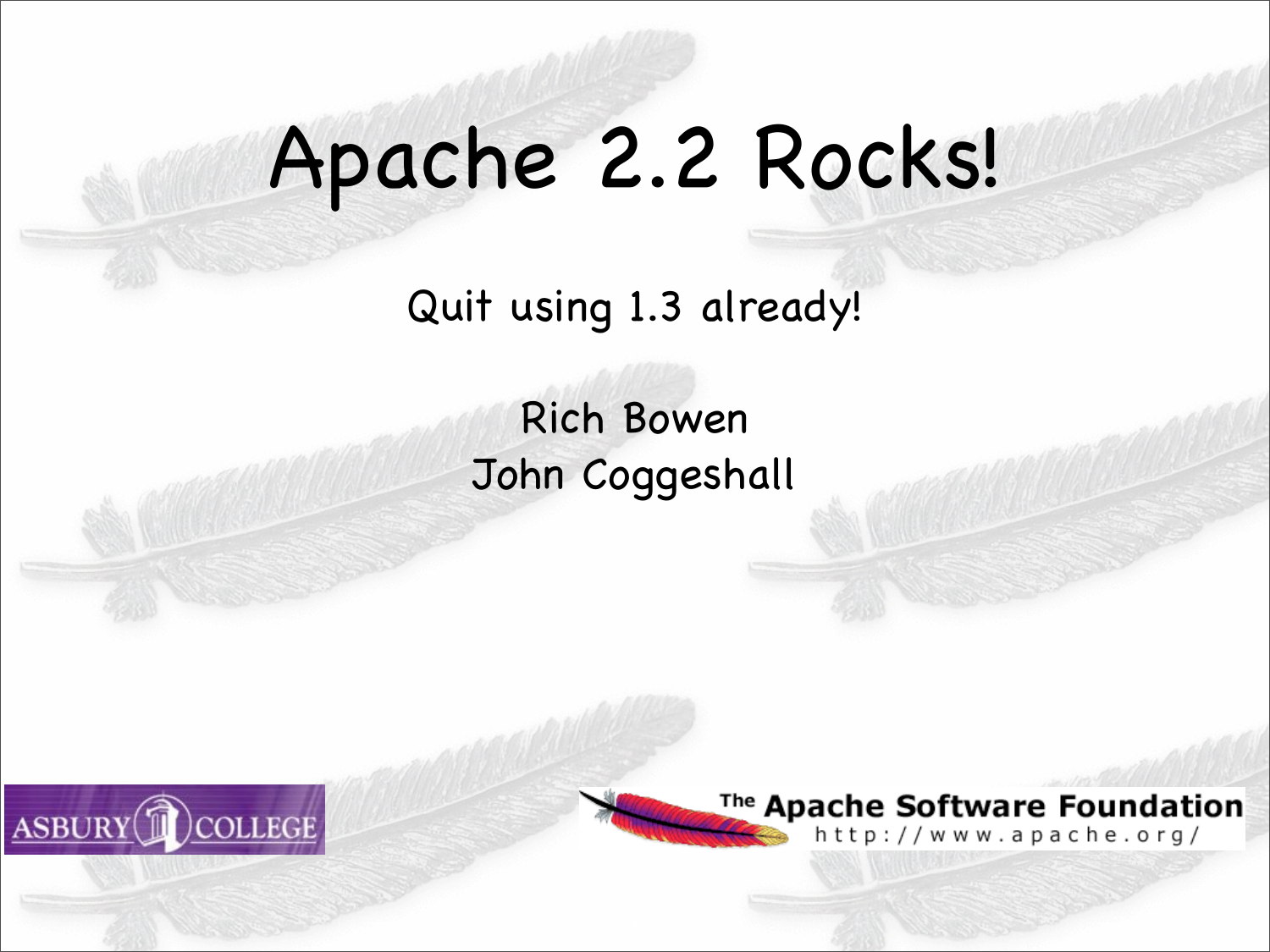## A little while ago

Apache & Tech [edit this]

20 Dec 2004 09:43 am

#### **PHP's anti-Apache2 FUD**

My biggest objection to PHP is the anti-Apache2 FUD that they spread. Indeed, they seem to be the ones primarily responsible for the anti-Apache2 FUD. This is unfortunate, since there are few remaining legitimate reasons for avoiding Apache2, and it's a shame that they feel the need to manufacture one.

So, to quote the PHP docs:

Do not use Apache 2.0.x and PHP in a production environment neither on Unix nor on Windows.

This is further clarified in the FAO with a long description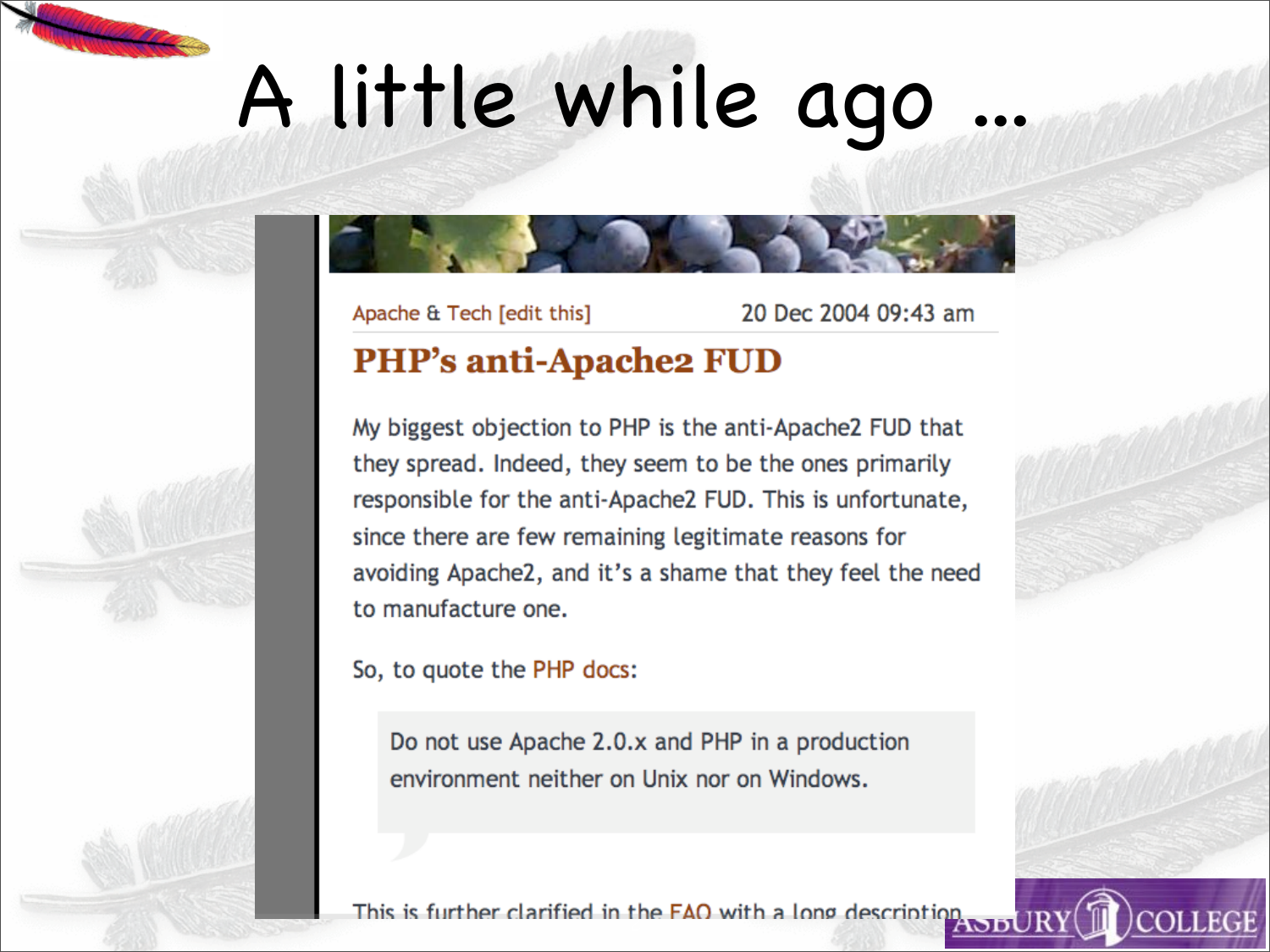## Which led to

#### coggeshall.org

This Blog is licensed under:

SOME BIGHTS BESER

#### Tuesday, December 21. 2004

#### Apache 2.0, My Two Cents

On the PHP Internals mailing list a thread was started when two posts were made on DrBacchus' blog ranting about how pissed off the Apache Community is at the PHP Community because no one in PHP really cares that much about Apache 2.0. I read the PHP thread, read the blog posts, and even took a few minutes to go review the new featureset in Apache 2.0.

The question to me when deciding between Apache 1.3 and Apache 2.0 is basically this: Why would I want to switch? This is a pretty big common theme around the PHP camp. I mean seriously, what does it really buy me? I'm going to go through the Apache 2.0 feature set point-by-point -- I absolutely welcome the gentlemen from the Apache camp to comment on my conclusions and show me why I am incorrect.

For your reference you can find the Apache 2.0 new feature list right here.

#### **Unix Threading**

I'm not going to spend a lot of time on this. The bottom line is pretty clear: PHP itself as far as an architecture is concerned is thread safe. However, the problem is that PHP relies extensively on third-party libraries to provide functionality -- some of which are clearly not thread safe. Apache 2.0 does provide a "prefork" mode which the Apache group claims will run PHP just fine... but this feature does nothing for a PHP user.

#### **New Build System**

Although that's nice, I never had any problems personally building Apache before -- so this feature doesn't do me a whole lot of good. Does it do anyone else any good? Is there any large audience out there which benefits from this? I just know I don't.

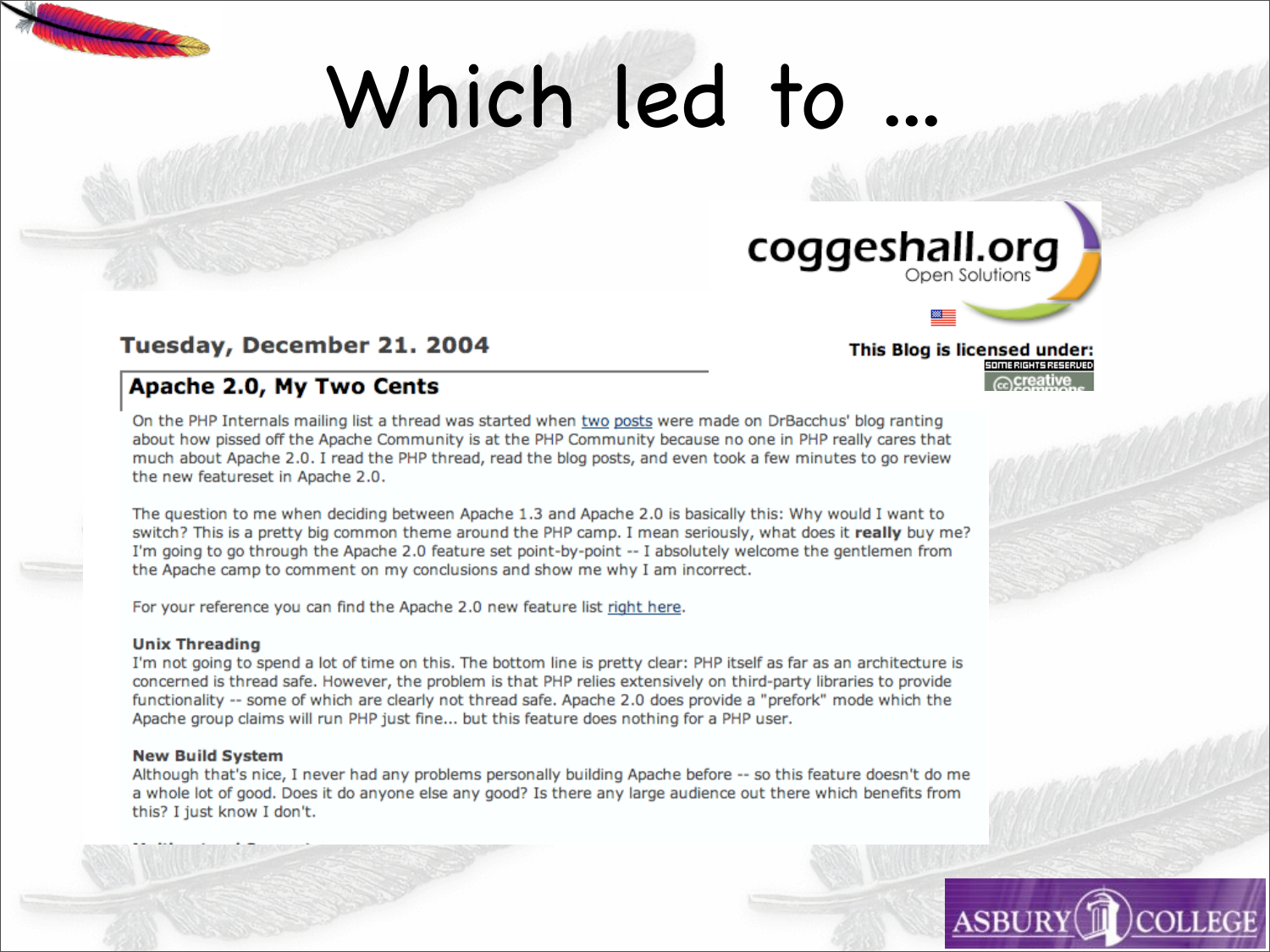### Which resulted in

**Slashdof** NEWS FOR NERDS. STUFF THAT MATTERS.

rbowen | Preferences | Subscribe | Journal | Bookmarks | Password

**v** Sections

Main

Apple

AskSlashdot

**Backslash** 

**Books** 

**Developers** 

Games

Hardware

**Interviews** 

IT

Linux

**Politics** 

**Science** 

#### Is Apache 2.0 Worth the Switch for PHP?

Posted by michael on Tuesday December 21, @03:30PM from the play-nicely-children dept.

An anonymous reader writes [PHP][Apache] "It seems like some of the members of the Apache Software Foundation are a little angry with the PHP Community because they don't recommend using Apache 2.0 with PHP. Since PHP is installed on half of all Apache servers this is a major issue for them. A number of high-profile PHP community members such as John Coggeshall and Chris Shiflett have blogged about this decision in light of a recent posting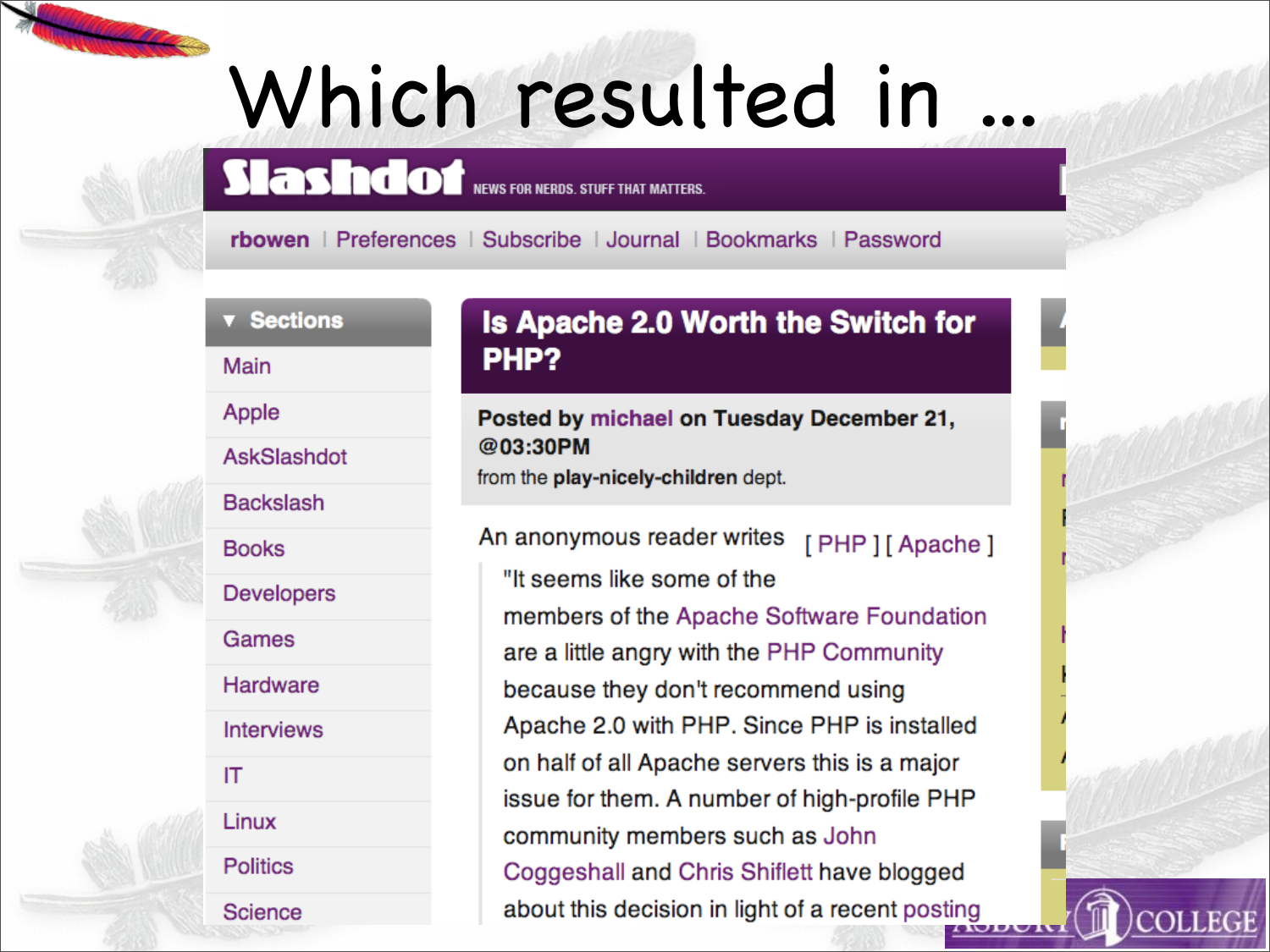

## Slashdot

- Posted to the "play-nicely-children " department
- Suddenly both of us become worldwide shooting targets
- Rich's 2.0 site goes down, my 1.3 stays up

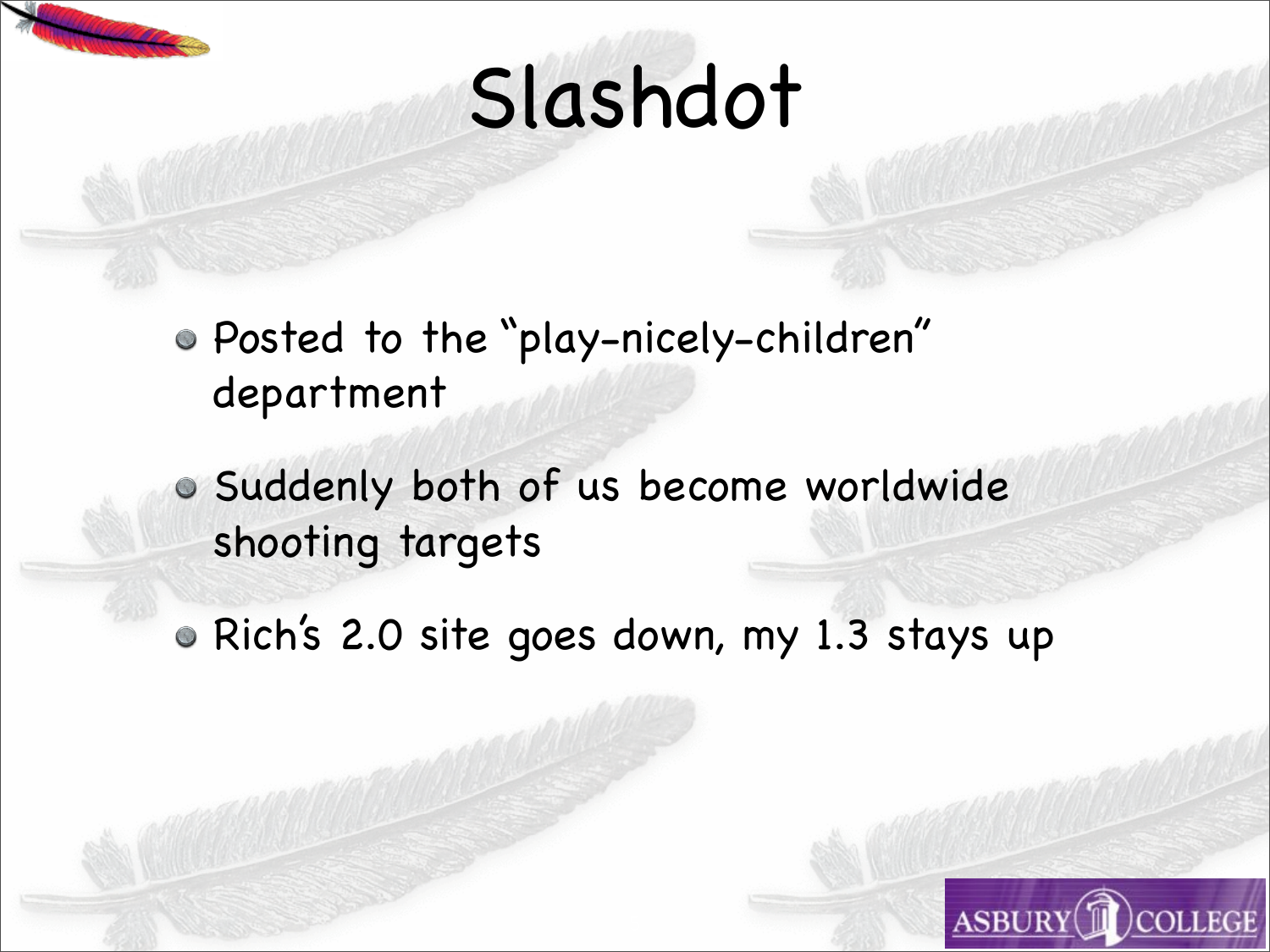### /. Comments

#### Trolls abound

- 1.3 is good enough
- The ASF wants to force us to migrate NOW
- PHP has NO RIGHT to hold back Apache
- Java is better, anyway

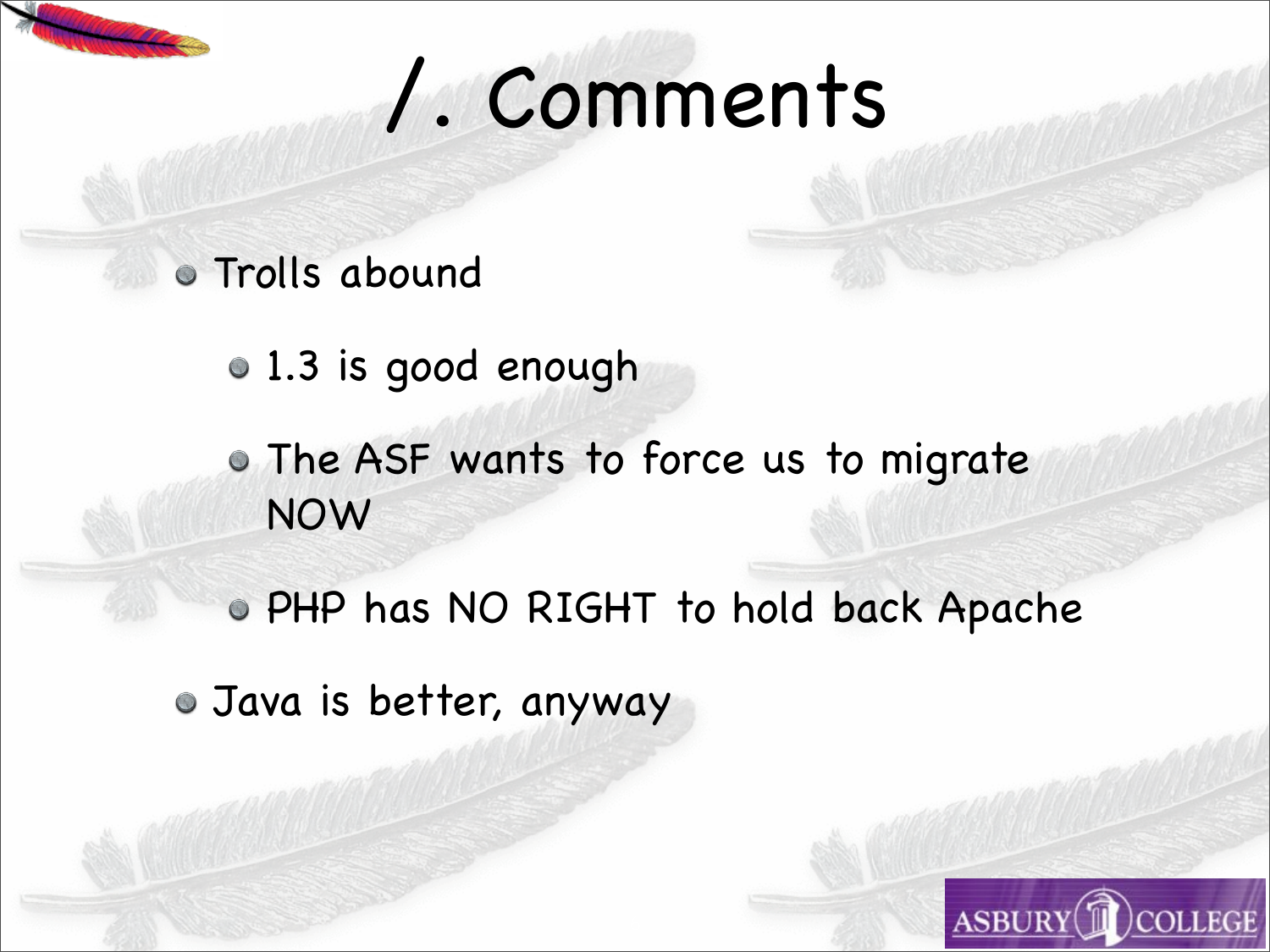# So what's PHP's problem?

Basically, PHP got tired of people running Apache 2.0 and segfaulting

- There was very little knowledge sharing between the ASF and PHP
- PHP People weren 't seeing why they should leave a stable platform
- Apache people were just pissed.

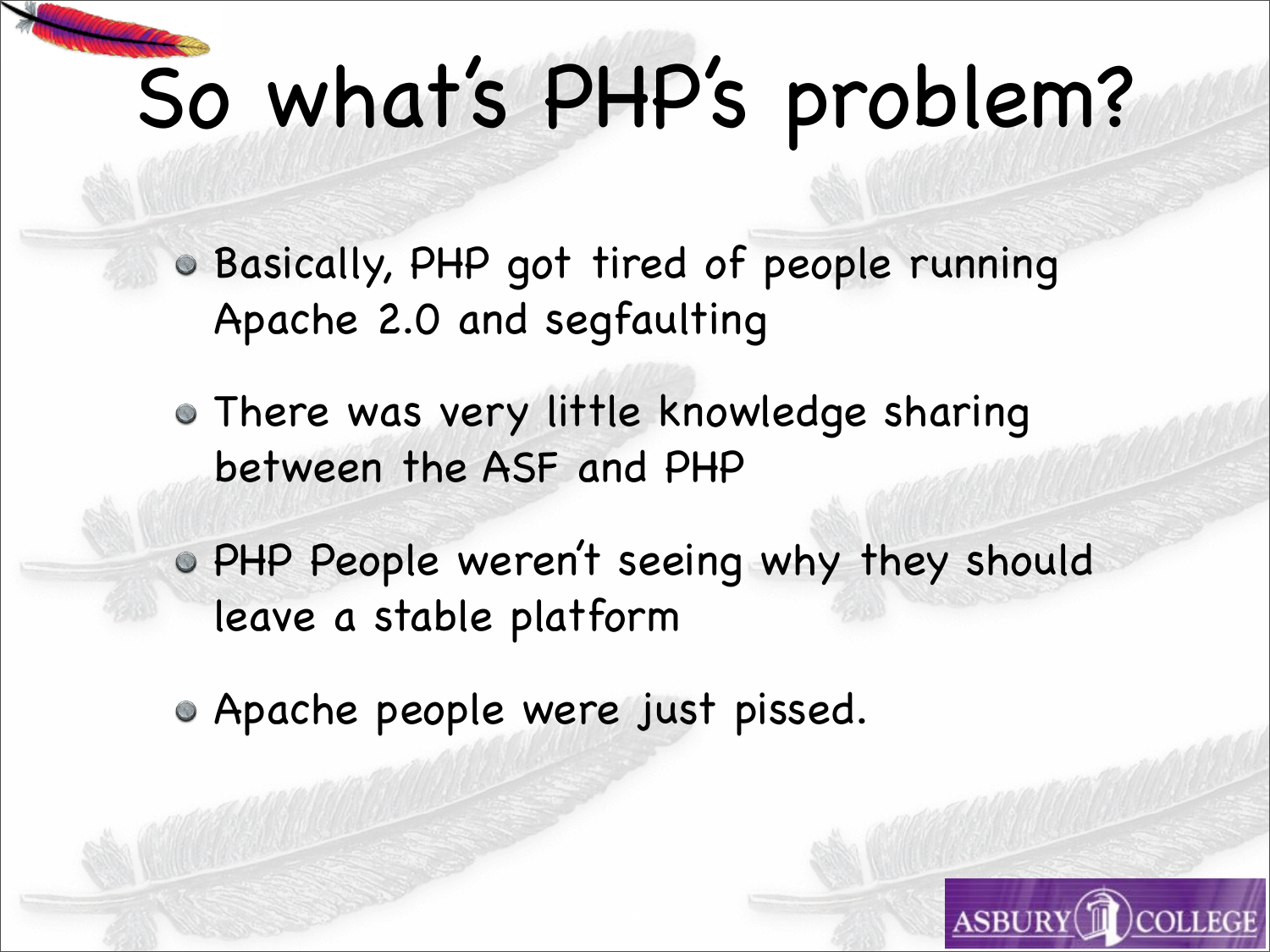### What I really said

- PHP works on 2.0, if you do it right
- PHP.net is actively discouraging migration and they suck for it.
	- Liars!!!!!! LIES LIES LIES

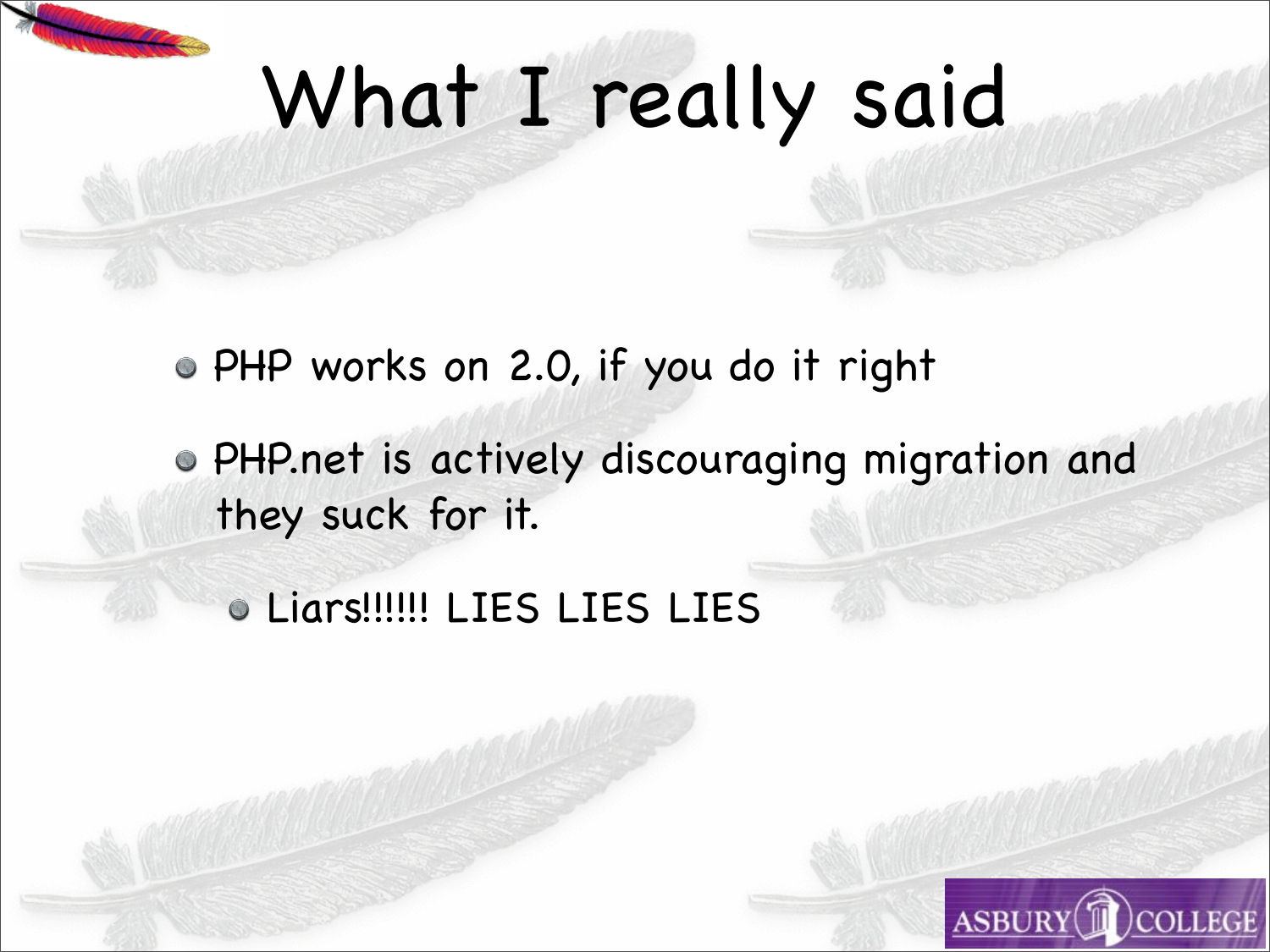## ..And I tried to say..

After all that development I wanted Apache to make my coffee by now

At least, I wanted to know how I could leverage it for web applications

I figured if I flamed them they 'd get mad enough to smack me down

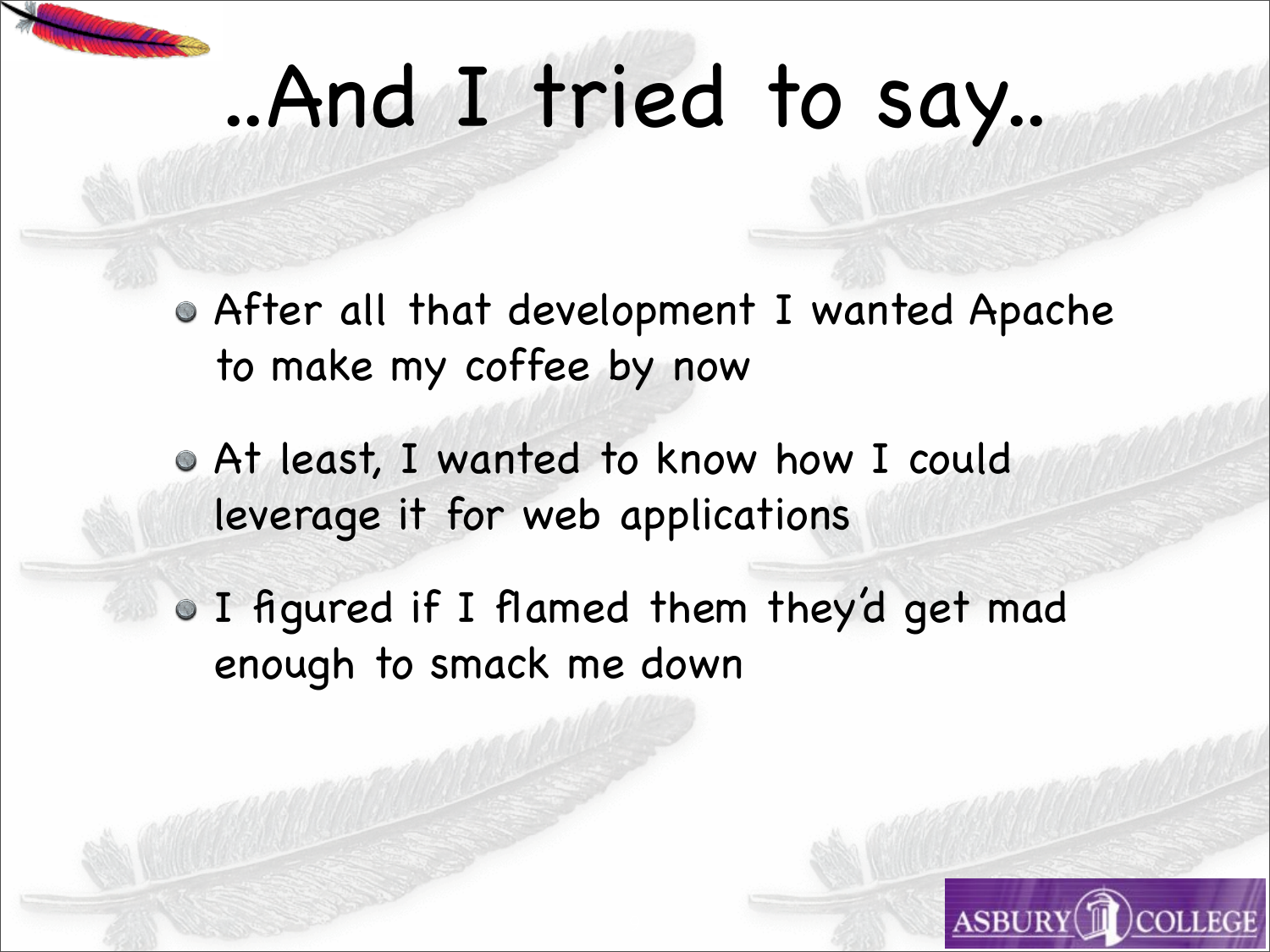## The Truth In Between

In Reality, PHP runs just fine on Apache 2.0

There are threading issues, but at least two good workarounds

Okay... so Apache 2.0 wasn 't THAT awesome

But Apache 2.2 Rocks, and you all should switch

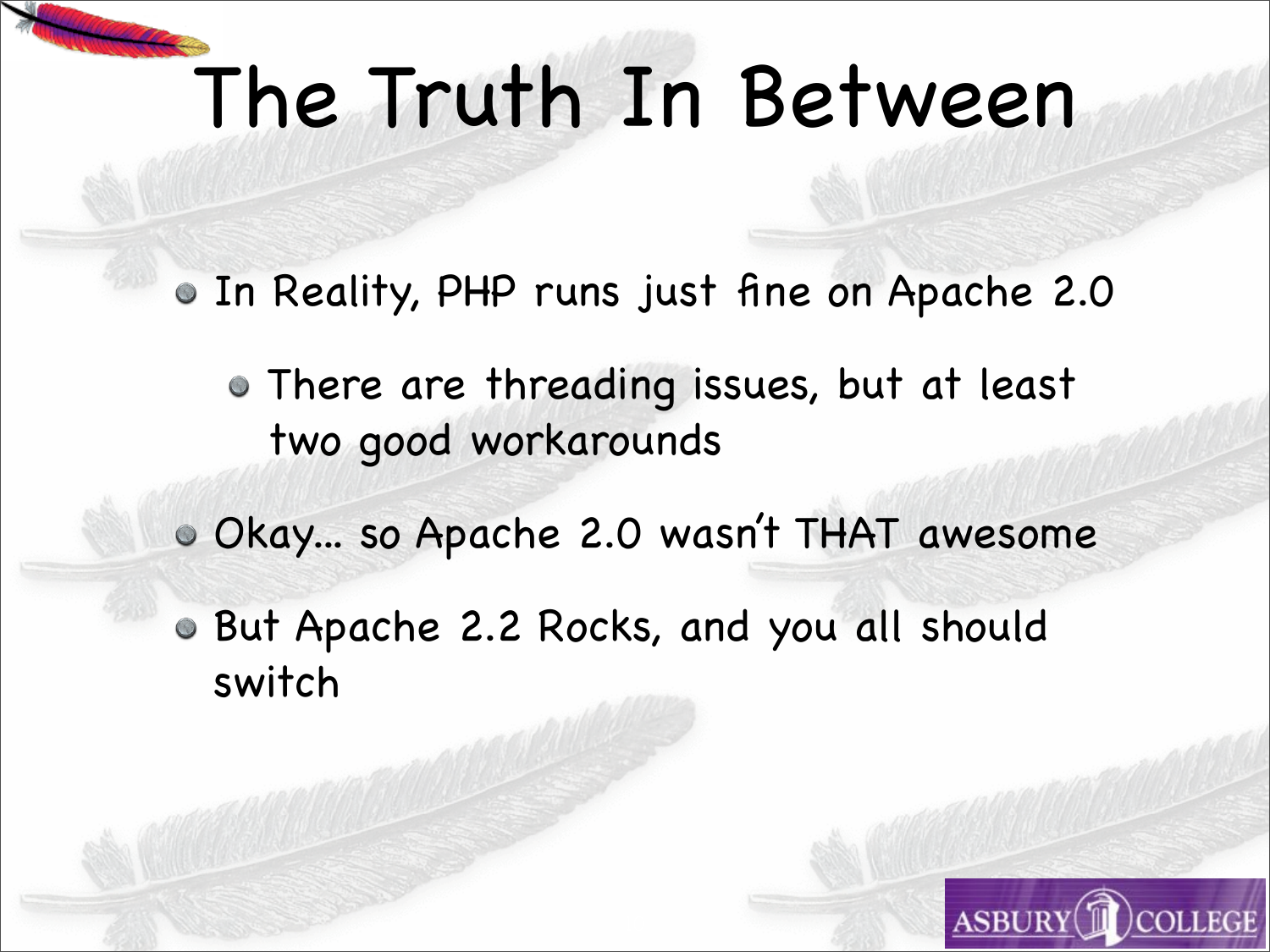# How to set it up

Two options

FastCGI: The way PHP runs on threaded servers in Windows

Pre-fork MPM: Make Apache pretend it's 5 years old again

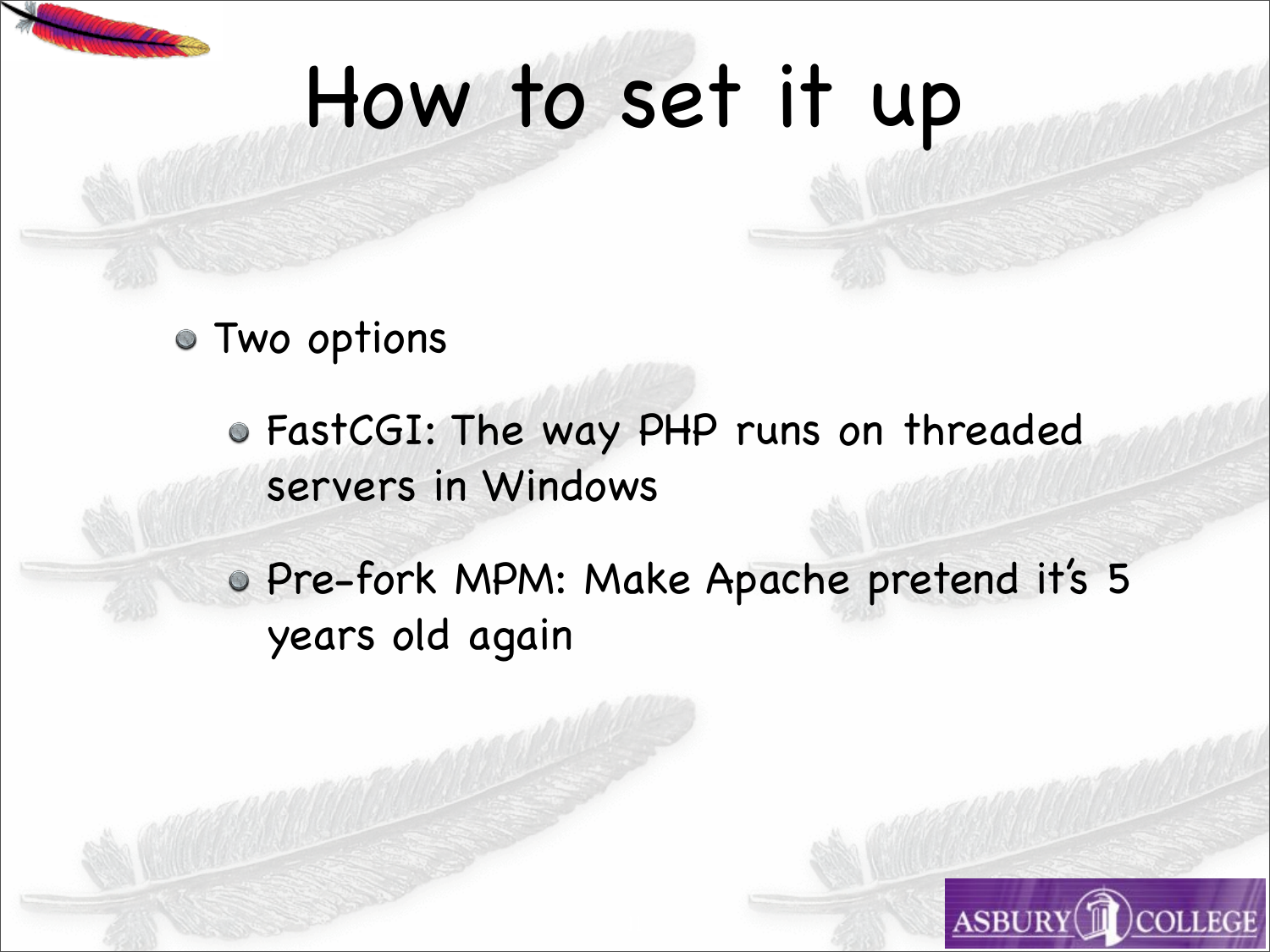

# FastCGI

FastCgiWrapper /usr/sbin/suexec-fcg FastCgiServer /www/bin/php \ -user pubhttp -group pubhttp AddHandler php-fastcgi .php

SetHandler fastcgi-script Action php-fastcgi /cgi-bin/php AddType application/x-httpd-php .php

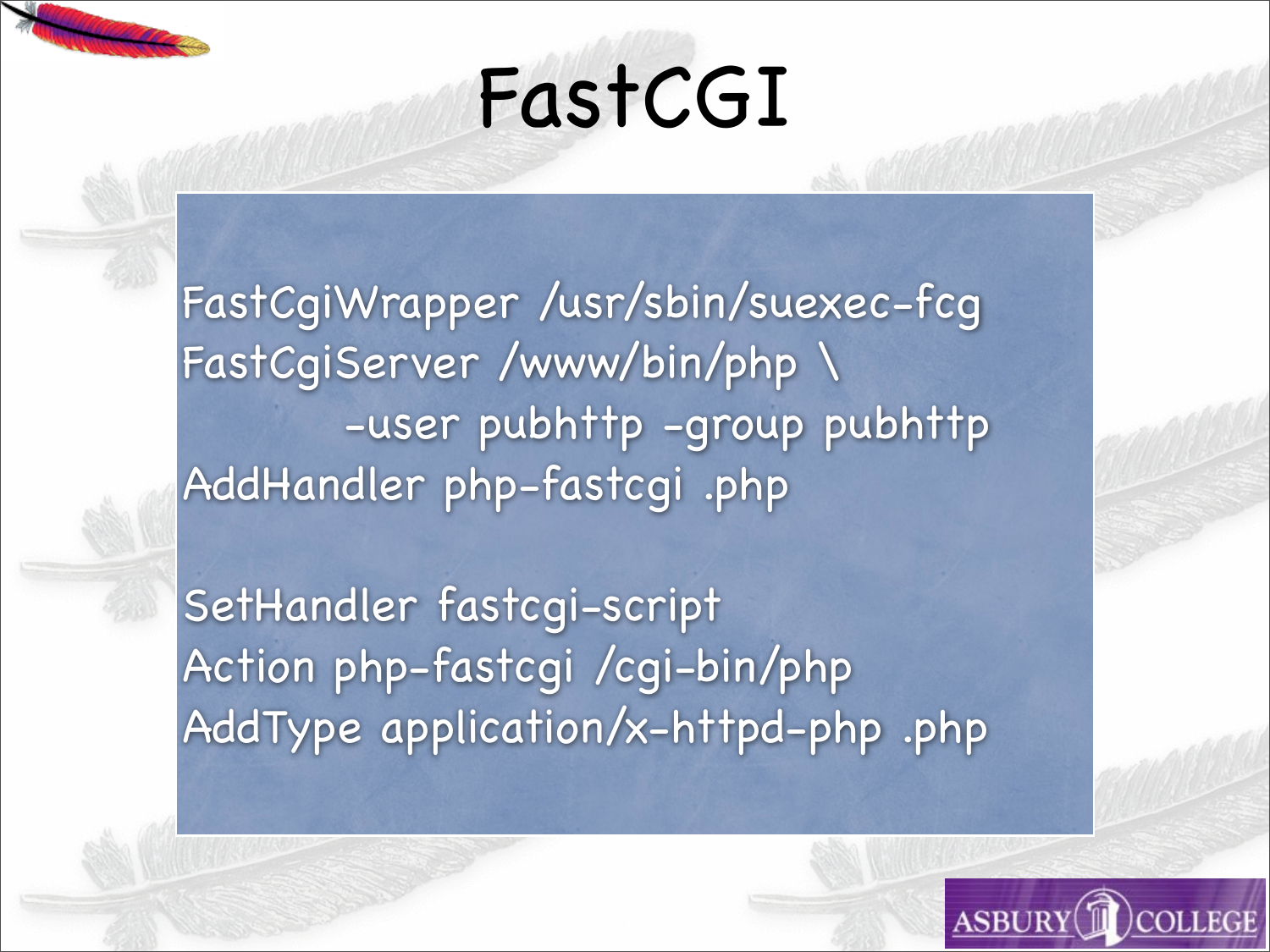# /www/bin/php is

 #!/bin/sh PHPRC="/etc/php/" export PHPRC PHP\_FCGI\_CHILDREN=4 export PHP\_FCGI\_CHILDREN exec /usr/bin/php.fcgi

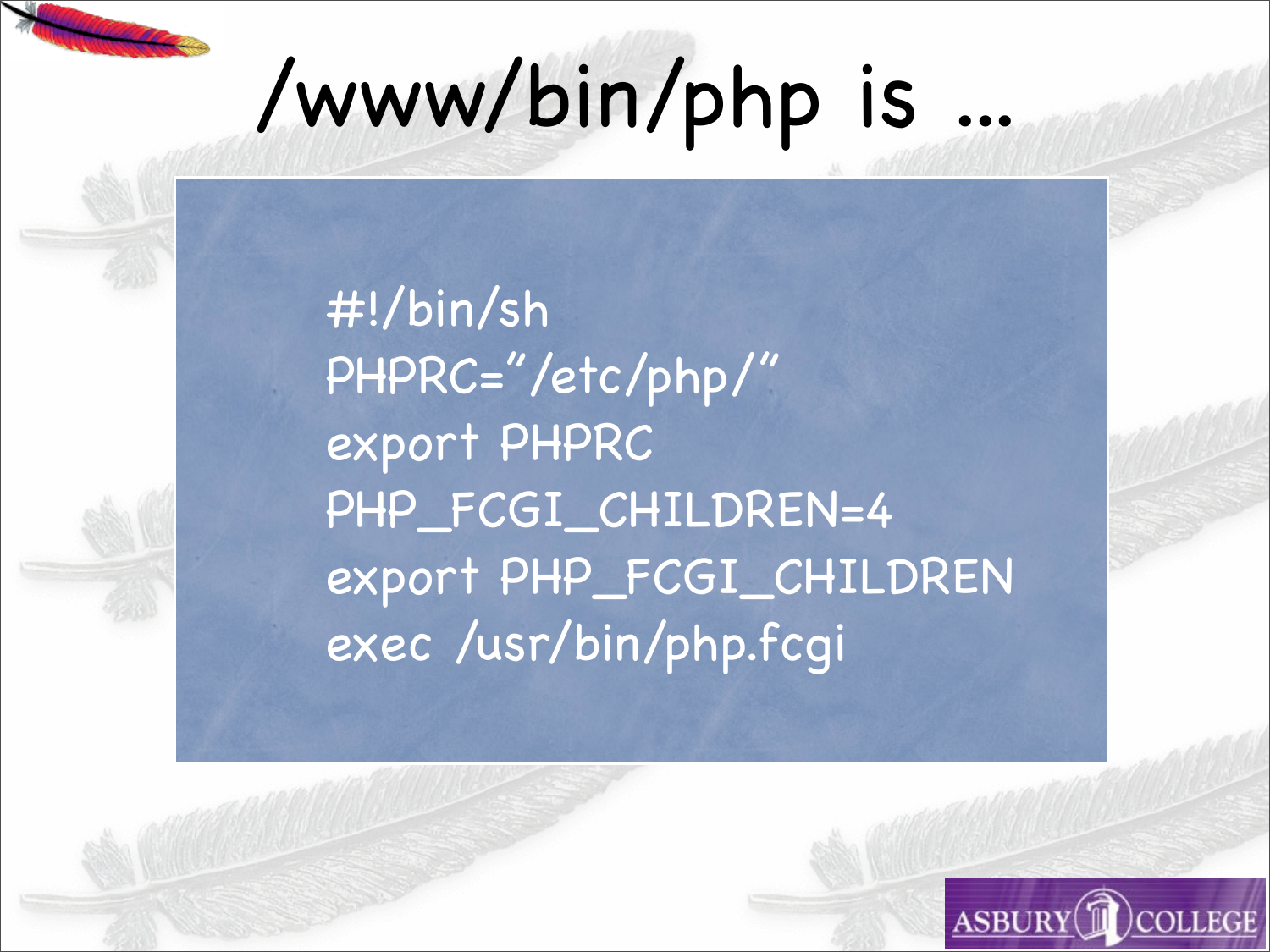



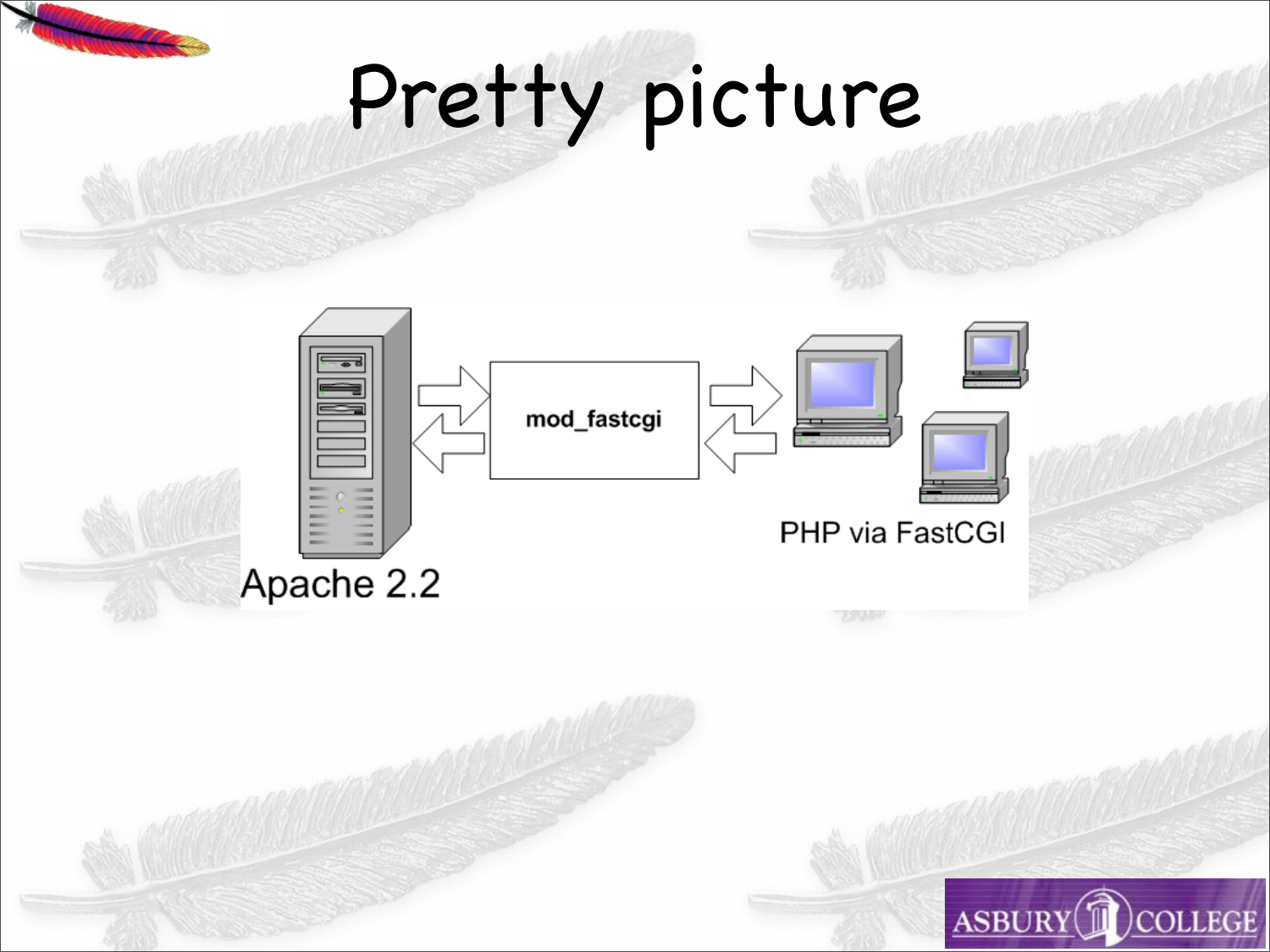## Or prefork-mpm

- Prefork is the default MPM with 2.x
- Threaded MPMs offer certain advantages
	- Scalability
	- Smaller memory footprint

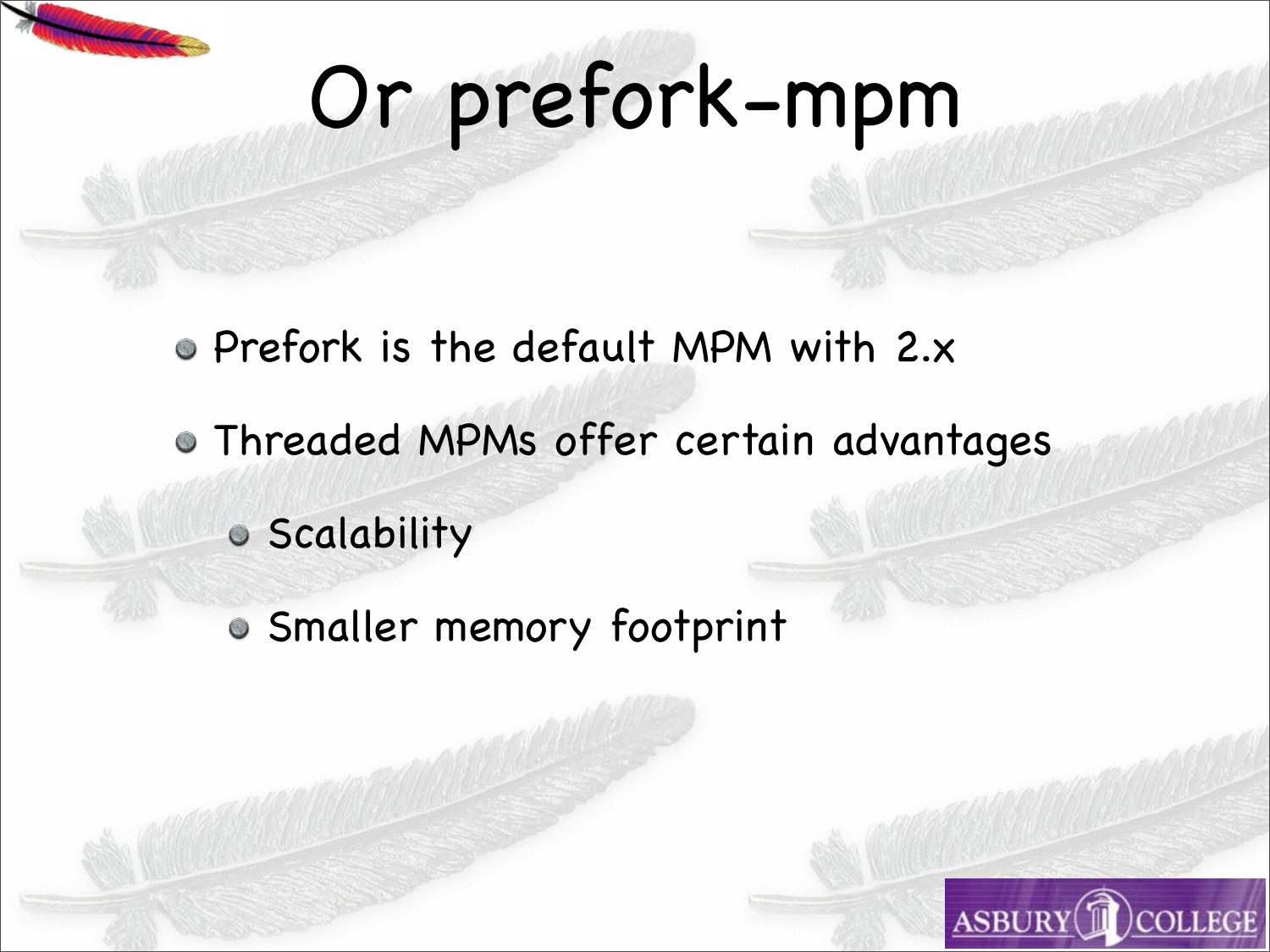

You had to go out of your way to segfault PHP on Apache 2.0

PHP hates people who file bug reports

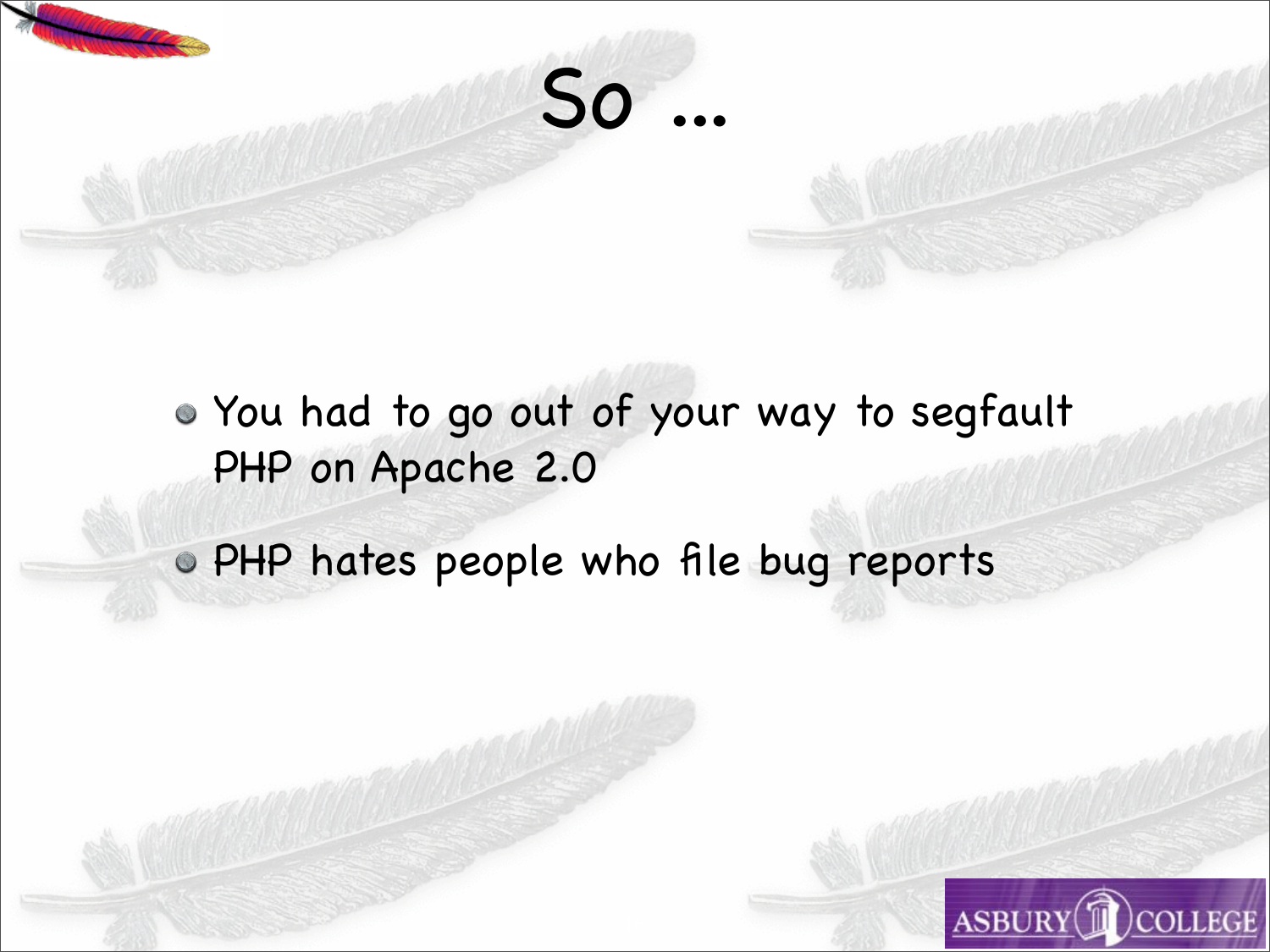# SAPI

If you choose to connect PHP directly to Apache there are two...... well three.... ways

Apache2Handler: "classical" approach, works well

Apache2Filter: "new hotness" approach, was broken for a real long time

Apache2Hooks: Doesn 't work, don 't bother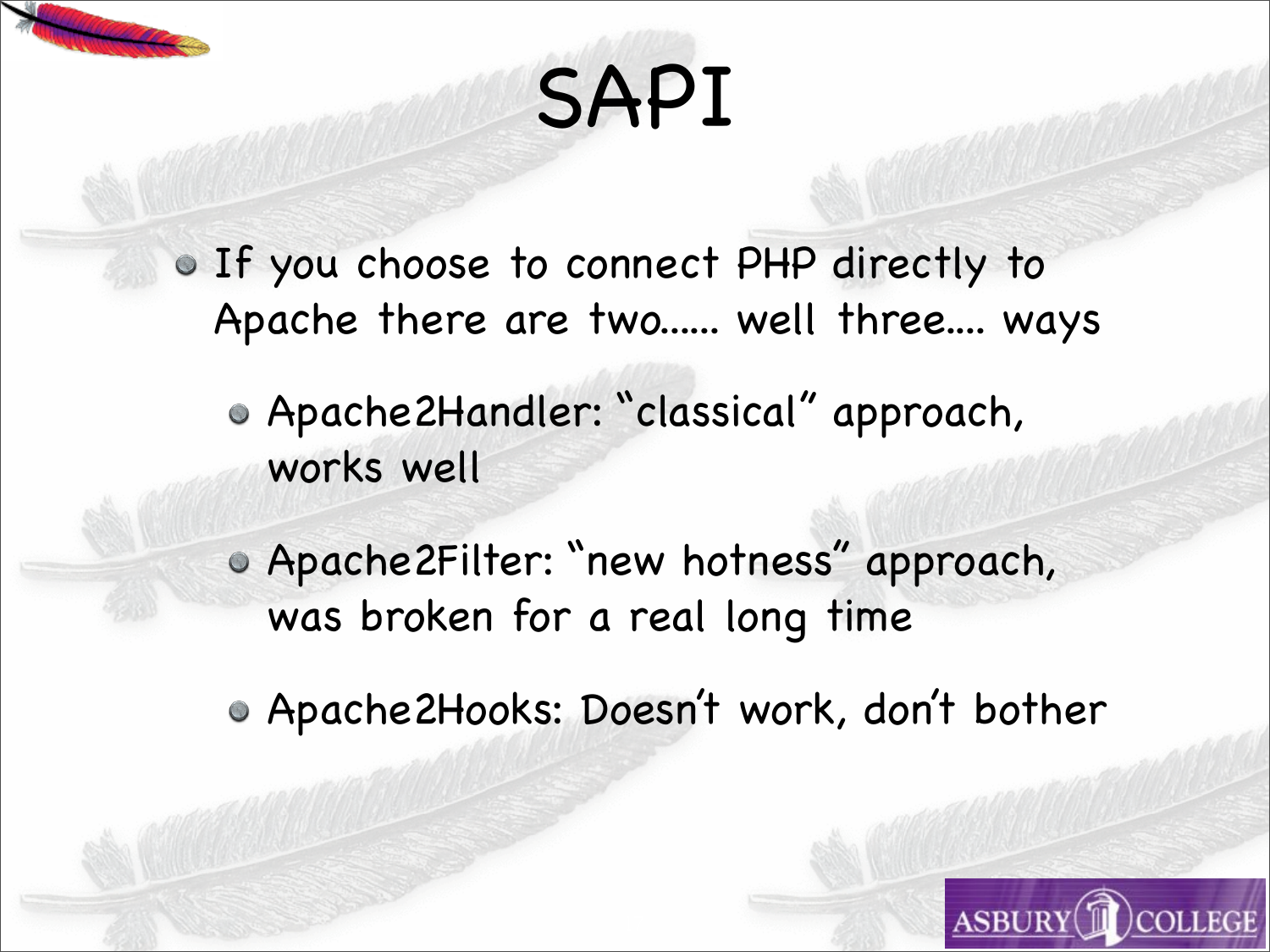### How to install

- --with-apxs2=
- --with-apache2filter=
- --with-apache2hooks=
- All three must point to the apxs binary (usually in apache/bin/)

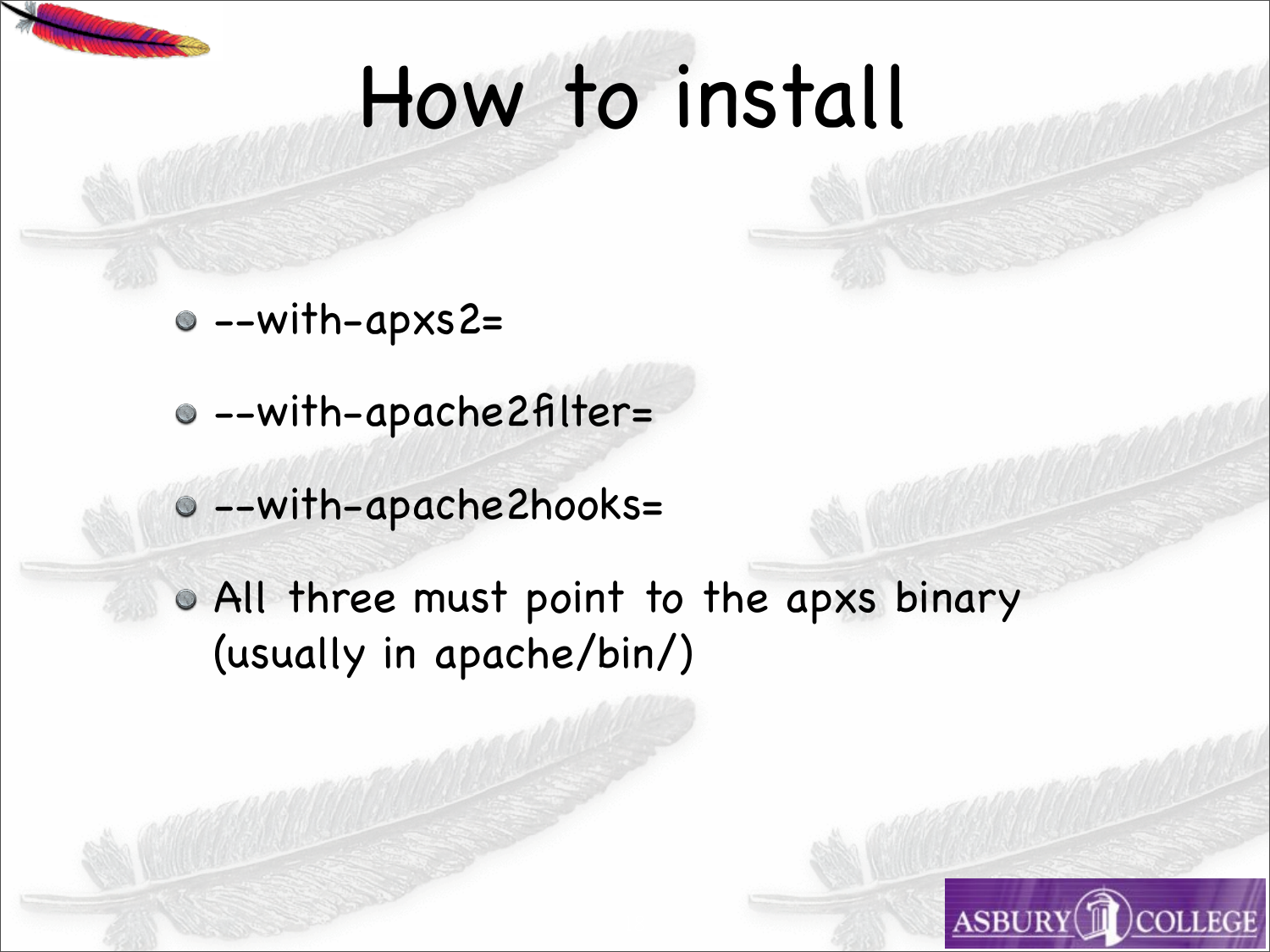

## Apache 2.2 rocks

- $\circ$  1.3 -> 2.0, same thing, new way
- 2.0 -> 2.2 like going from Windows ME to **OSX**

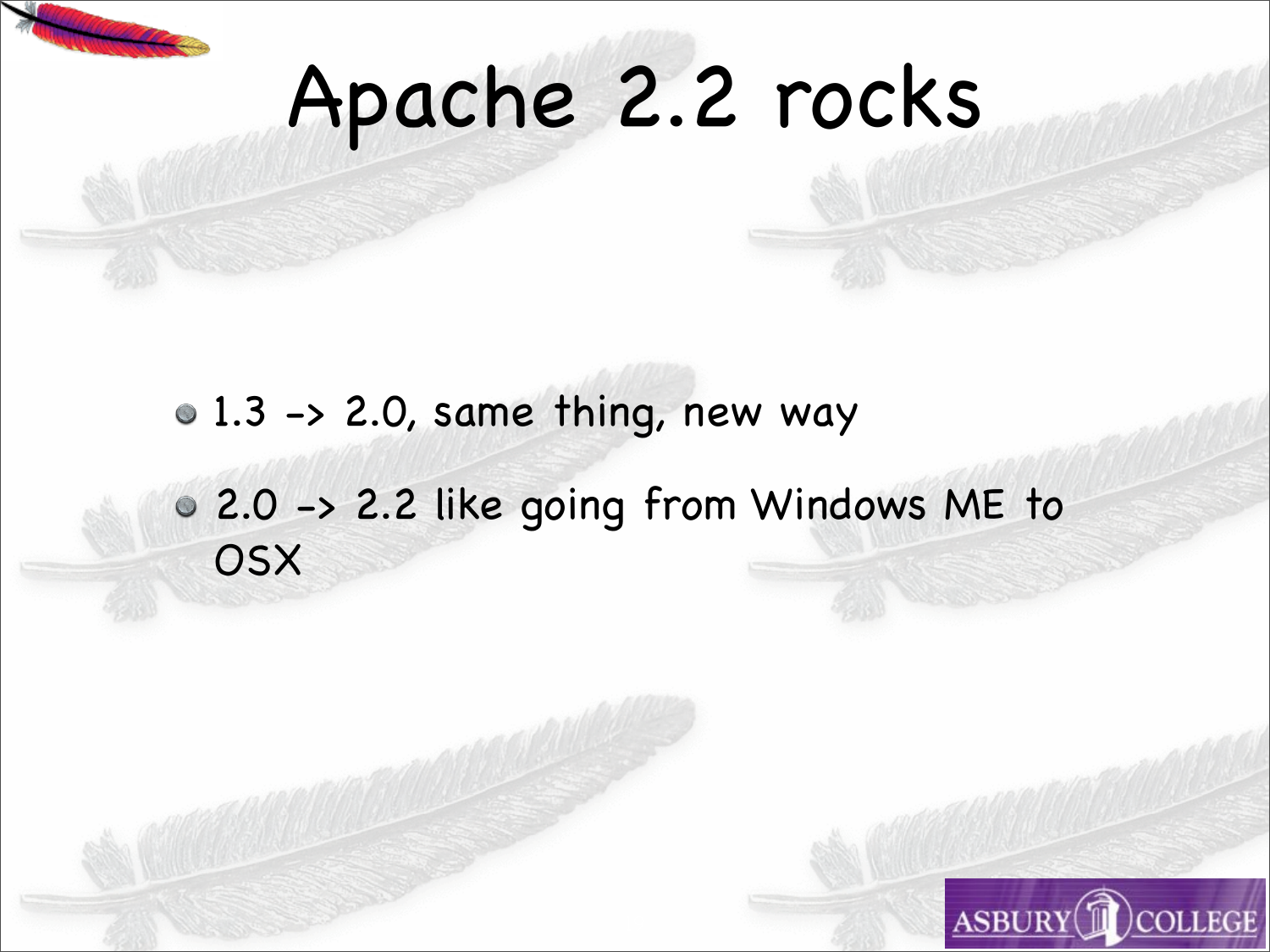### More than threading

- New caching fu (2.2)
- Very shiny new Proxy features (2.0 and 2.2)

**ASBURY** 

- mod\_dbd (2.2)
- New authentication framework (2.1)
- Smart filtering (2.2)
- Large file support (2.2)
- SSL included as standard module (2.0)
- Cool stuff in mod\_info (2.2)
- IPv6 support (2.0)
- Filters (2.0)
- Much better non-Unix support (2.0)
- PCRE (2.0)
- New mod\_include features (2.0)
- LDAP authentication (2.0)
- mod\_deflate (2.0)
- mod\_dav (2.0)
- Multi-protocol (2.0)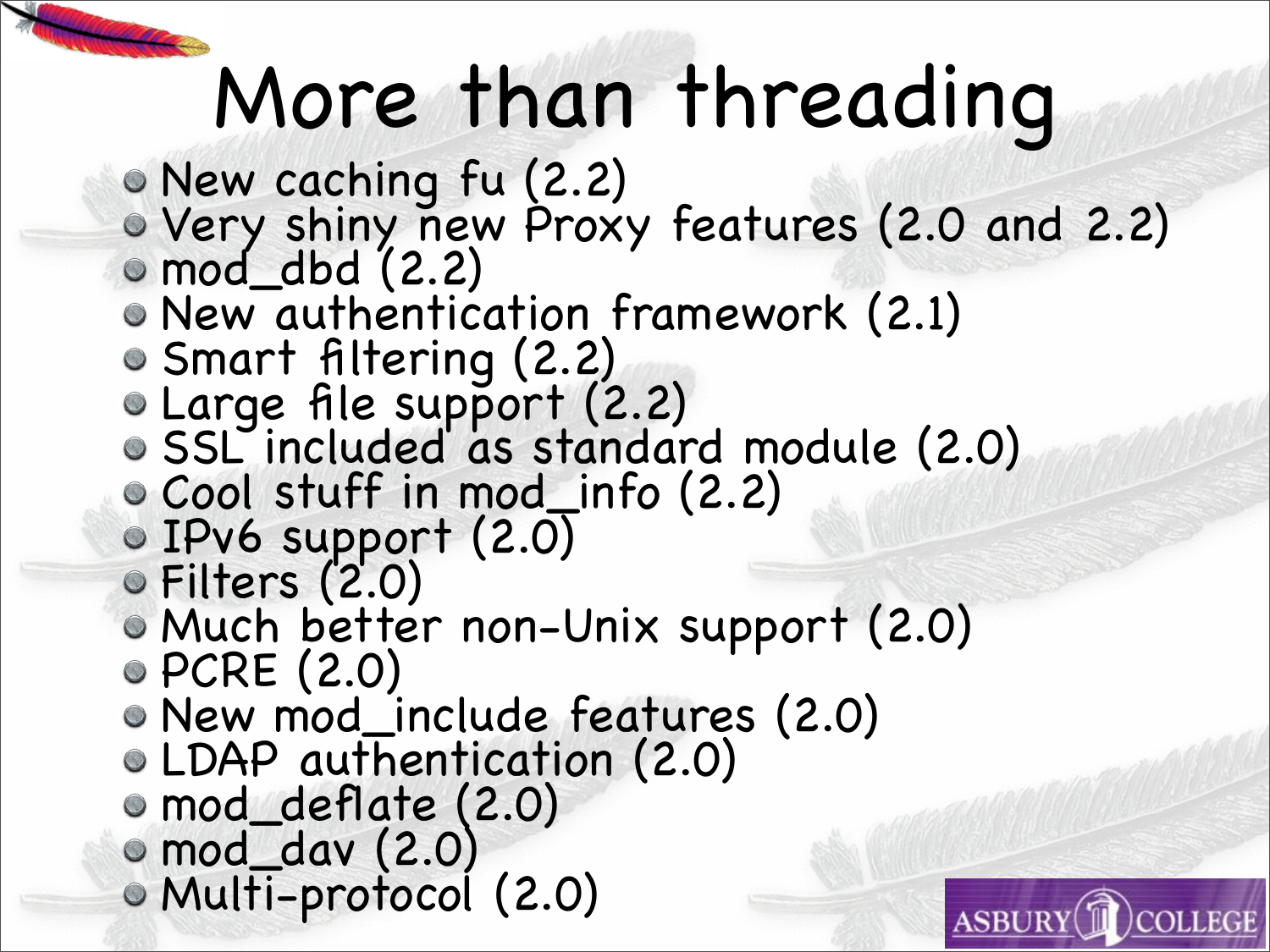# What are you missing

out on?

#### Let's just pick a few things ...

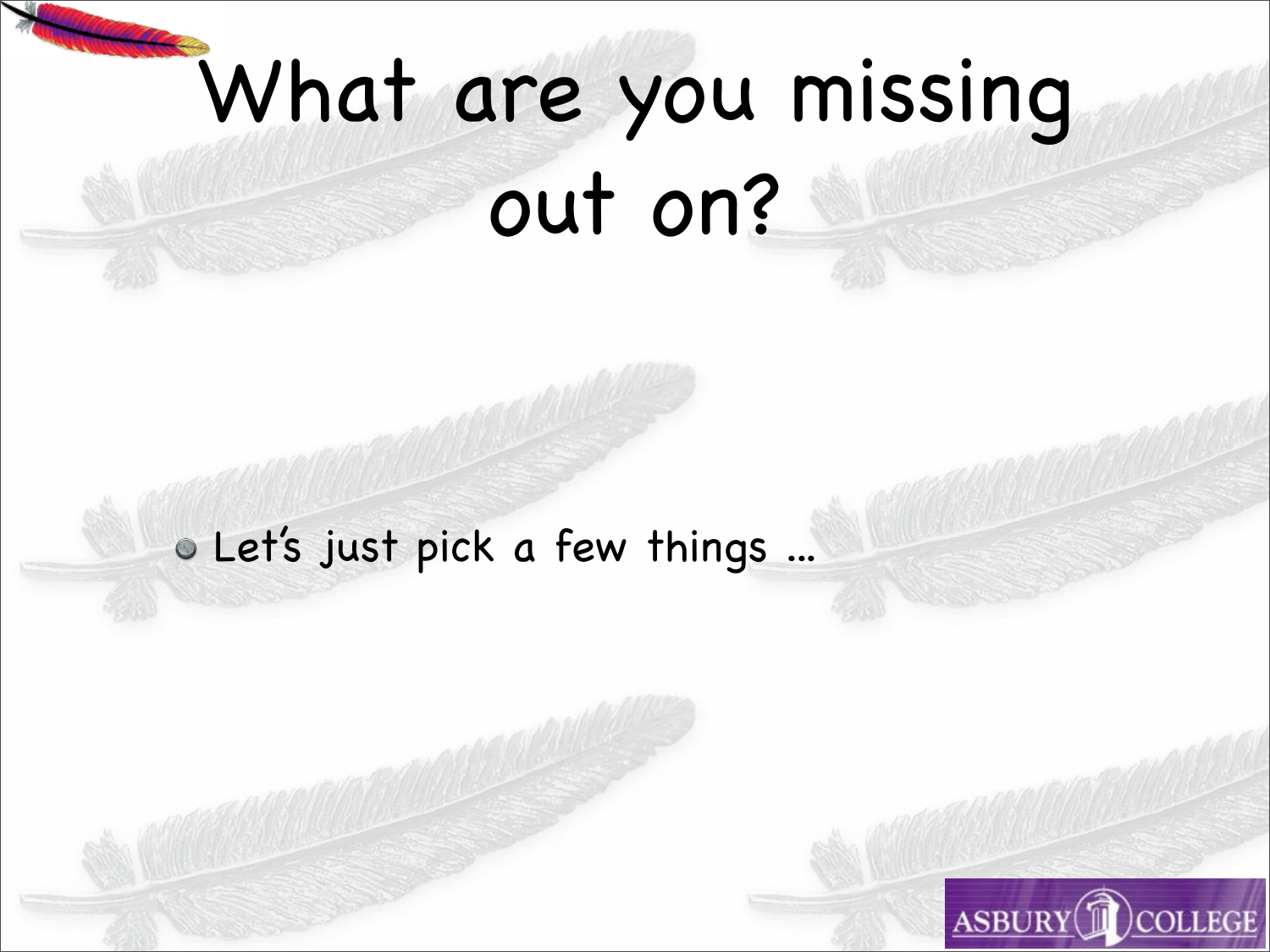

## mod\_deflate (2.0)

Compresses output for 50 - 400% faster download speeds

#### AddOutputFilterByType DEFLATE \ text/html text/plain text/xml



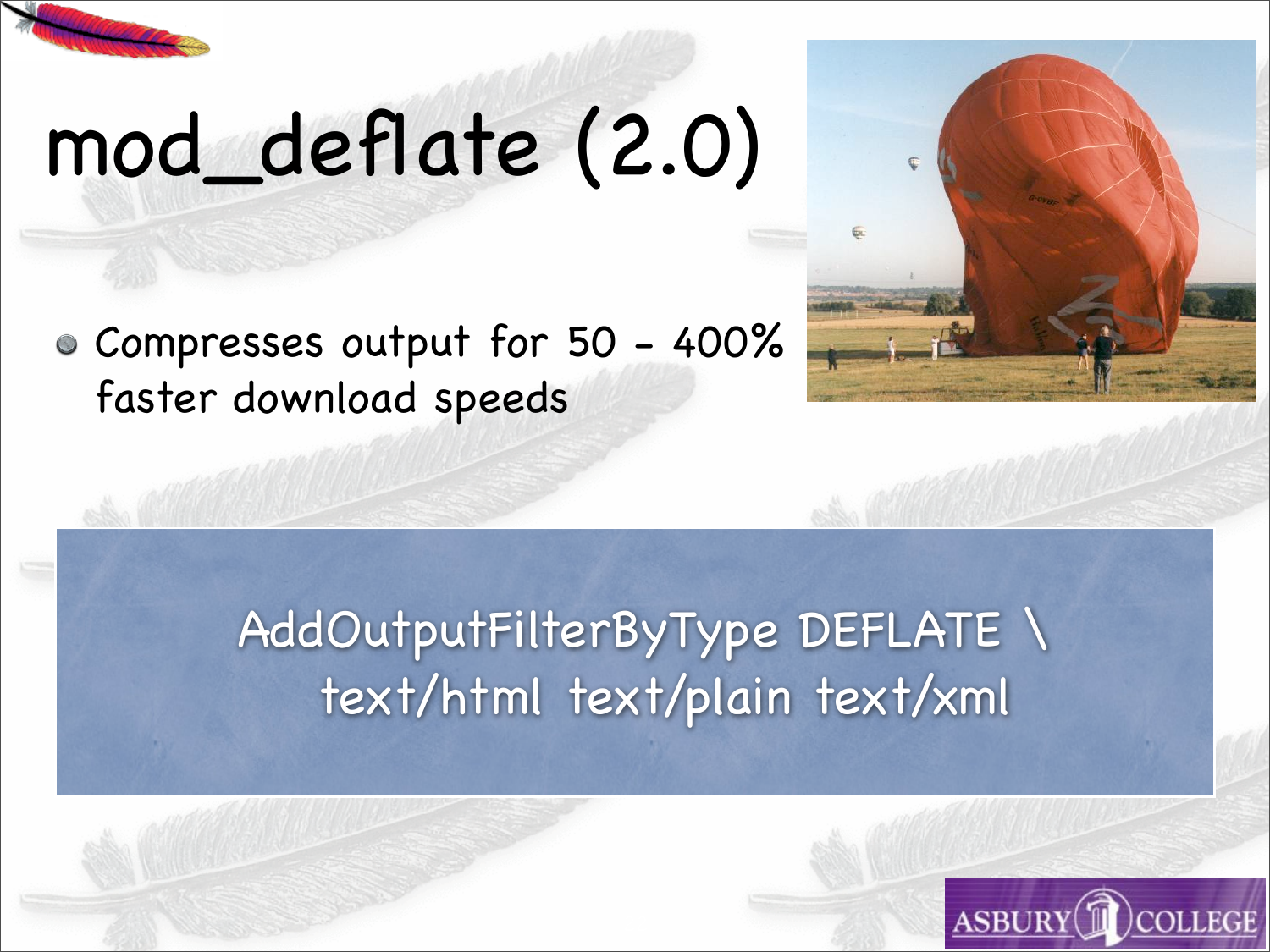# Yes, there's mod\_gzip

Performance isn't quite as good Last release was 2002-10-01 Configuration tends to be far more complex



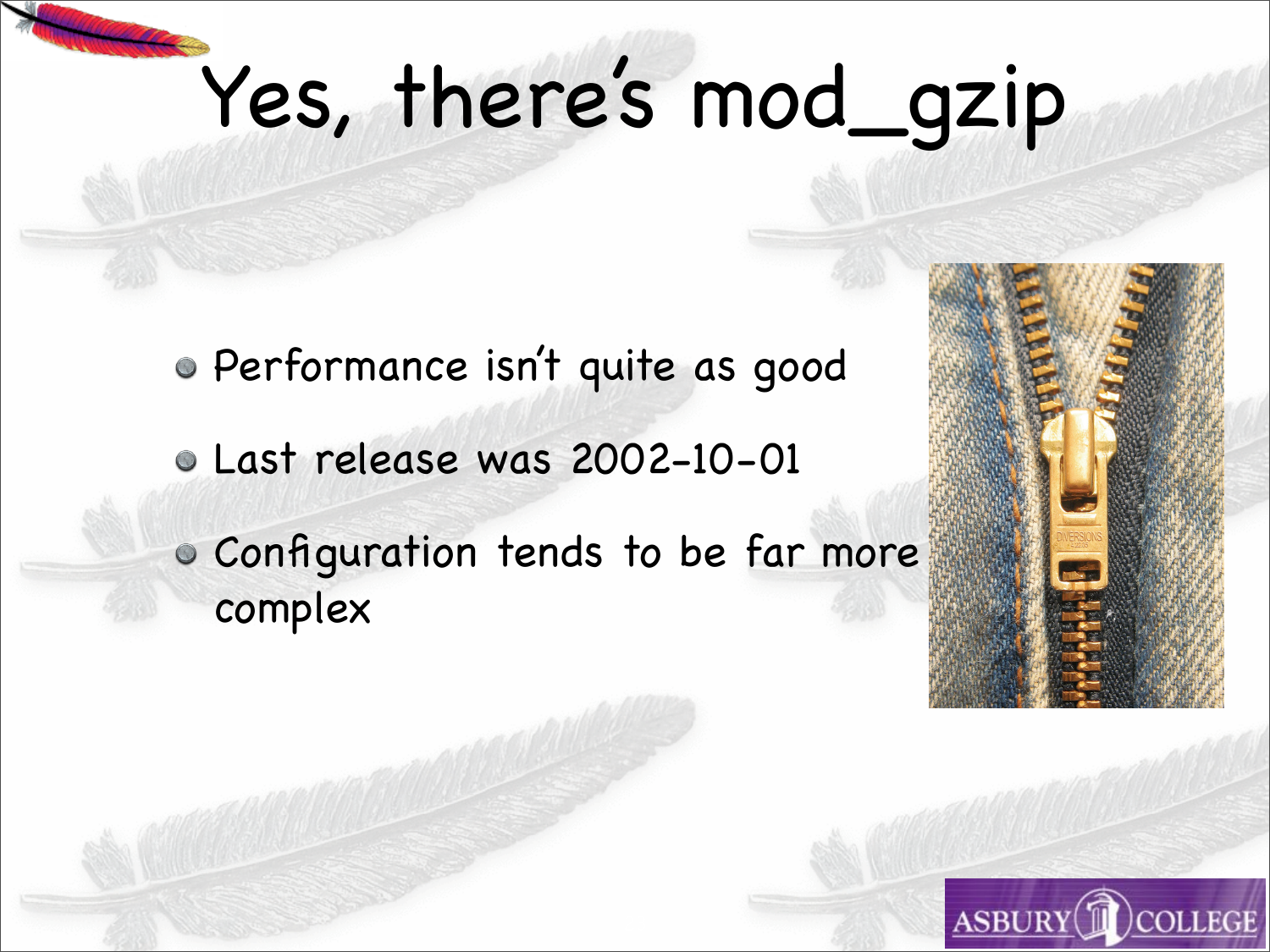# Proxying

mod\_proxy\_balancer (2.2) Proxying and load balancing mod\_proxy\_ajp (2.2) Proxies AJP13 stuff, like Tomcat Finally not "experimental" any more

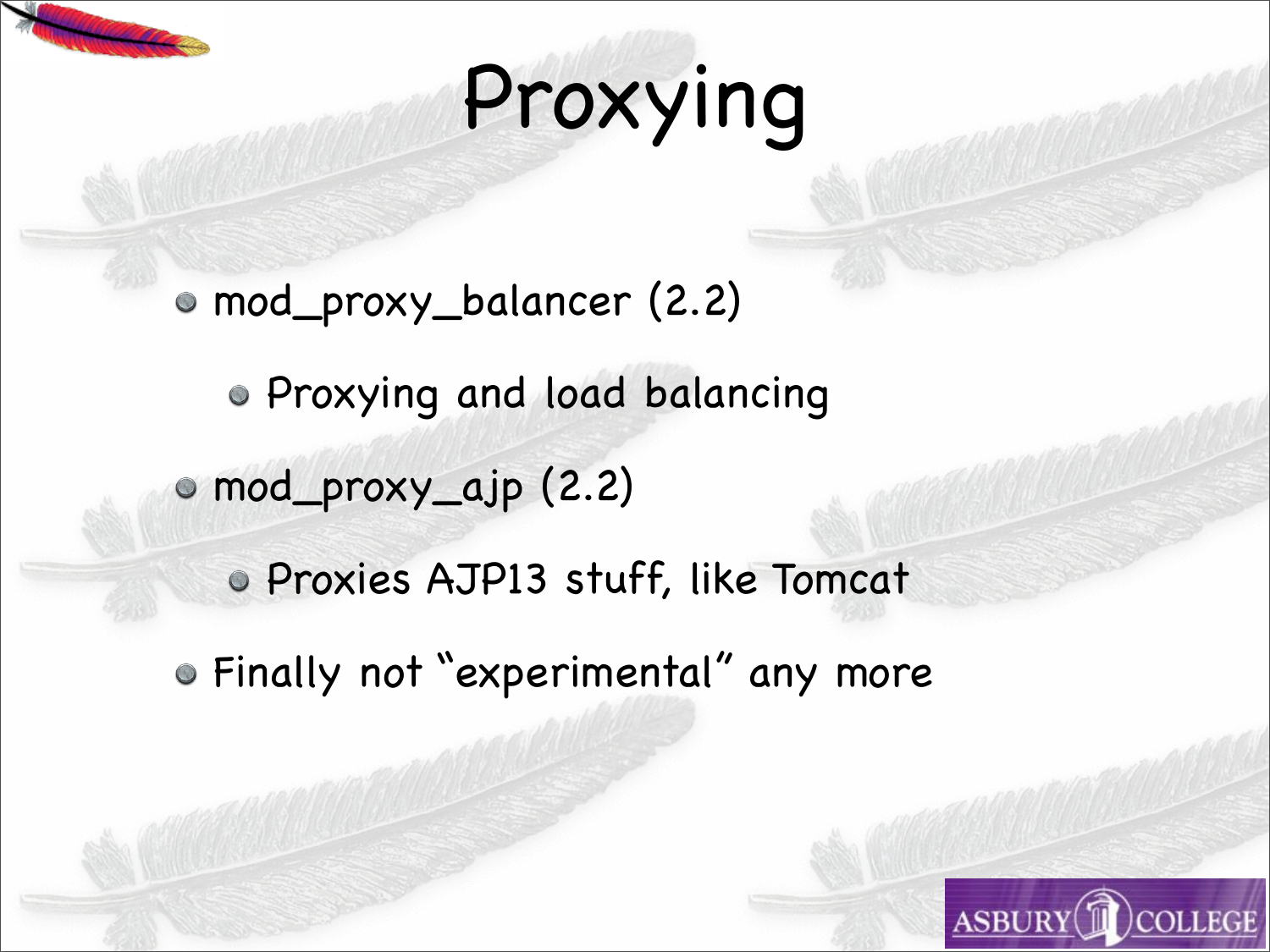

#### AAA

**Identify** yourself



- Authentication, Authorization, and whatever it is that other A stands for
- Mix and match authentication and authorization techniques
- Basic/Digest/LDAP
- Text/DBM/Database/LDAP/Whatever

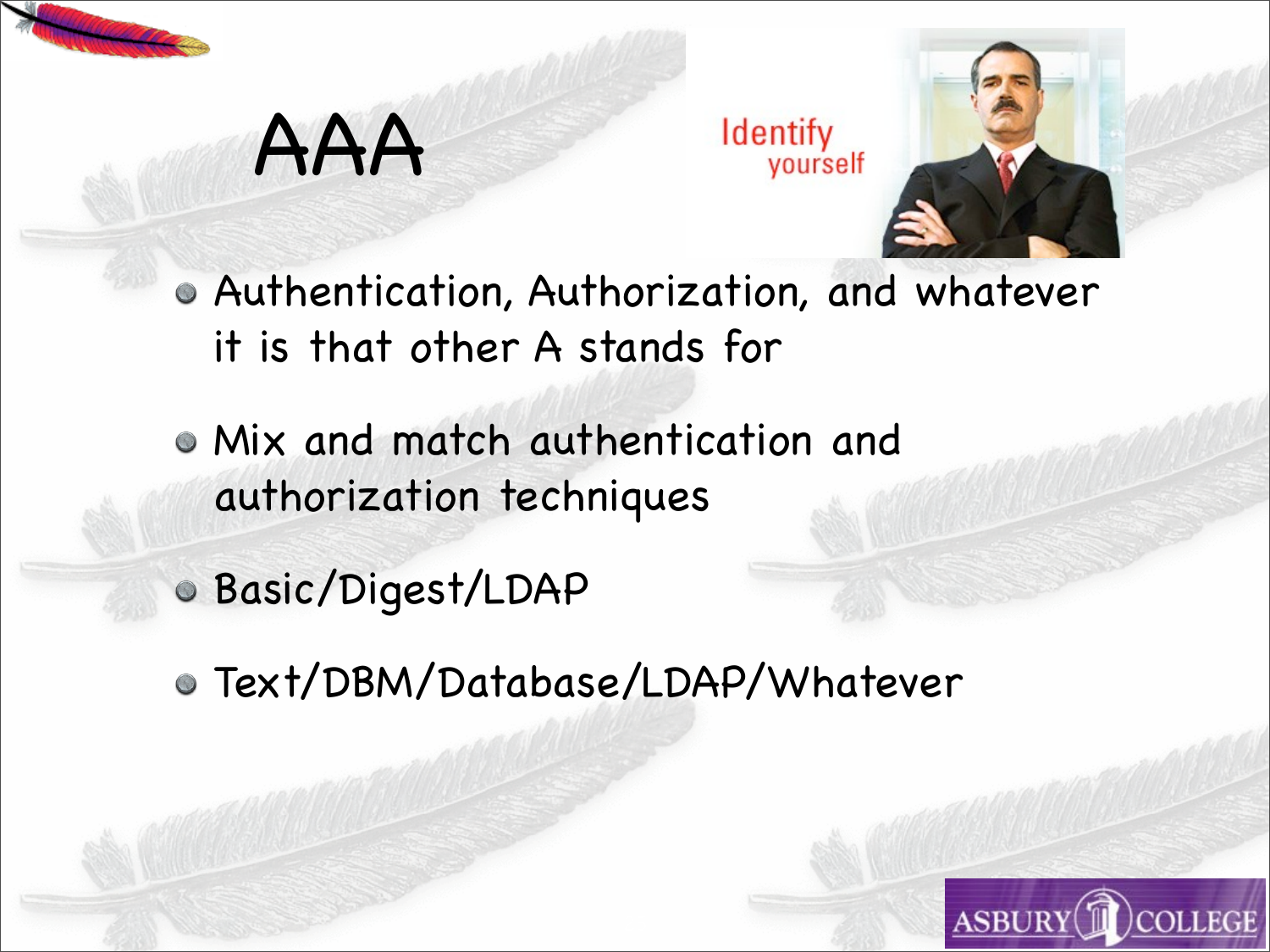

## Auth example

<Directory /www/docs/private> AuthName "Private" AuthType Basic AuthBasicProvider dbm AuthDBMUserFile /www/passwords/passwd.dbm Require valid-user </Directory>

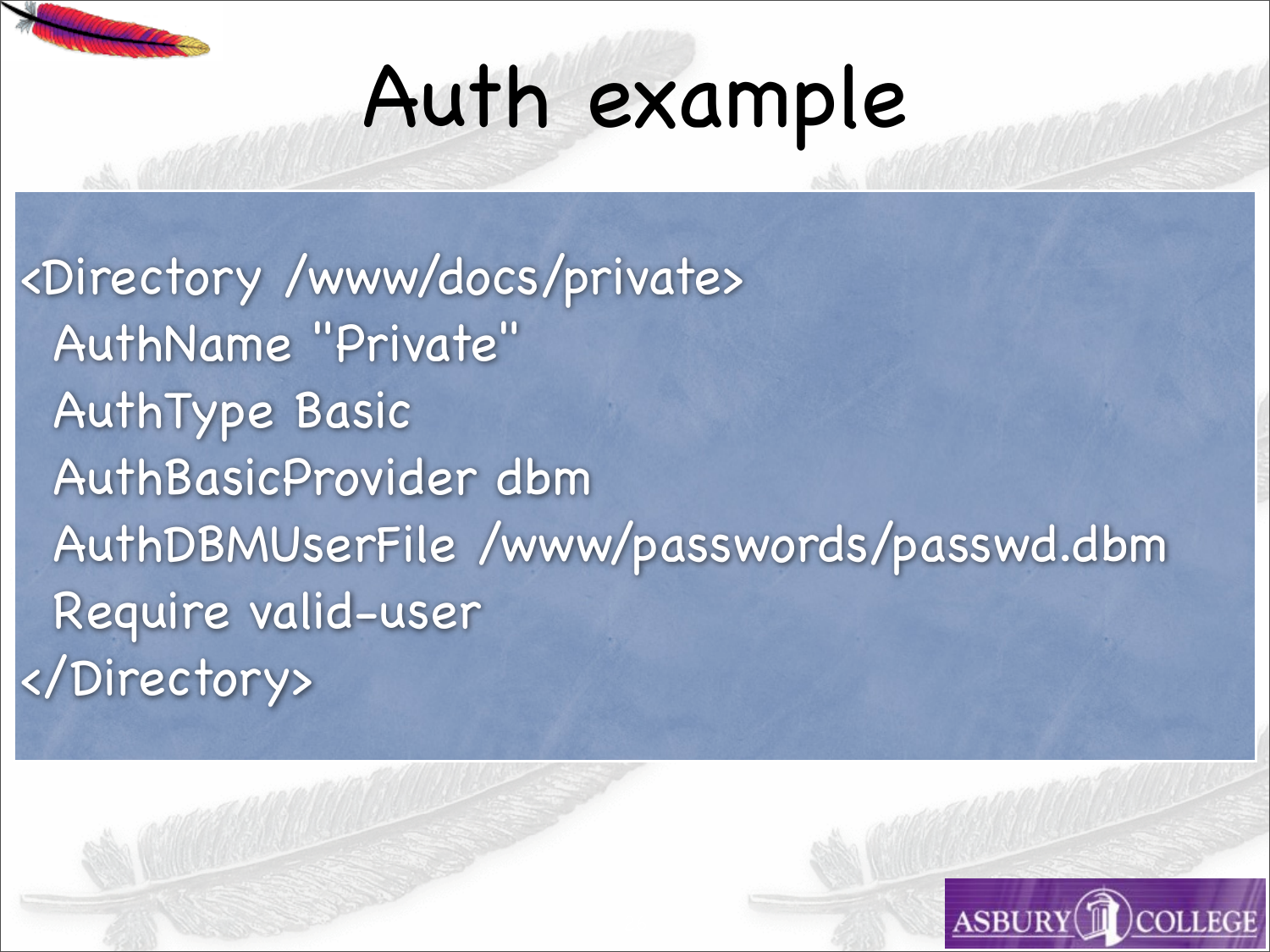

## LDAP auth

- Authentication against one or more LDAP directories
- Auth against Active Directory

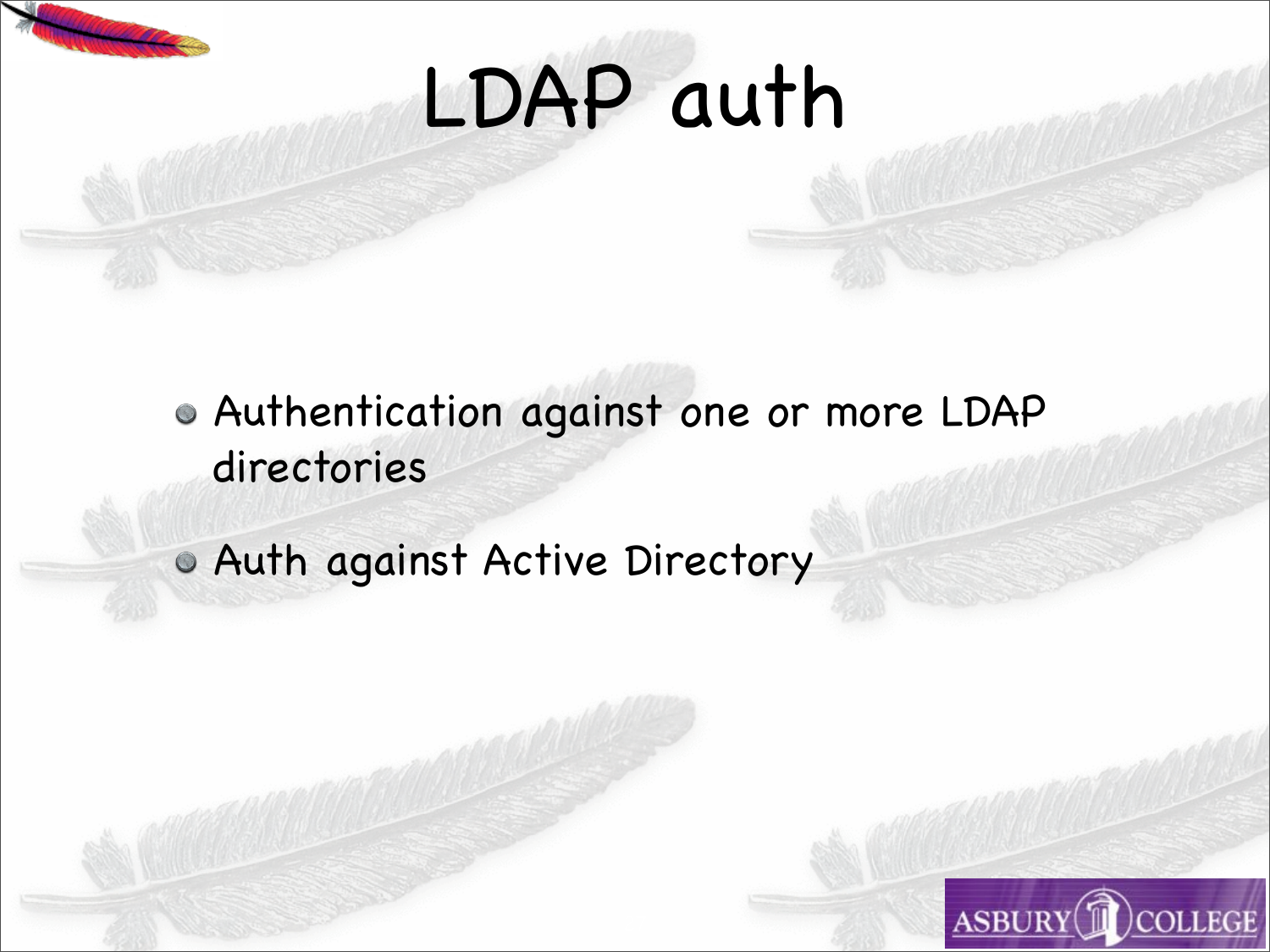

# Caching

- Cache local, or remote content, for improved performance
- With, or without, mod\_proxy

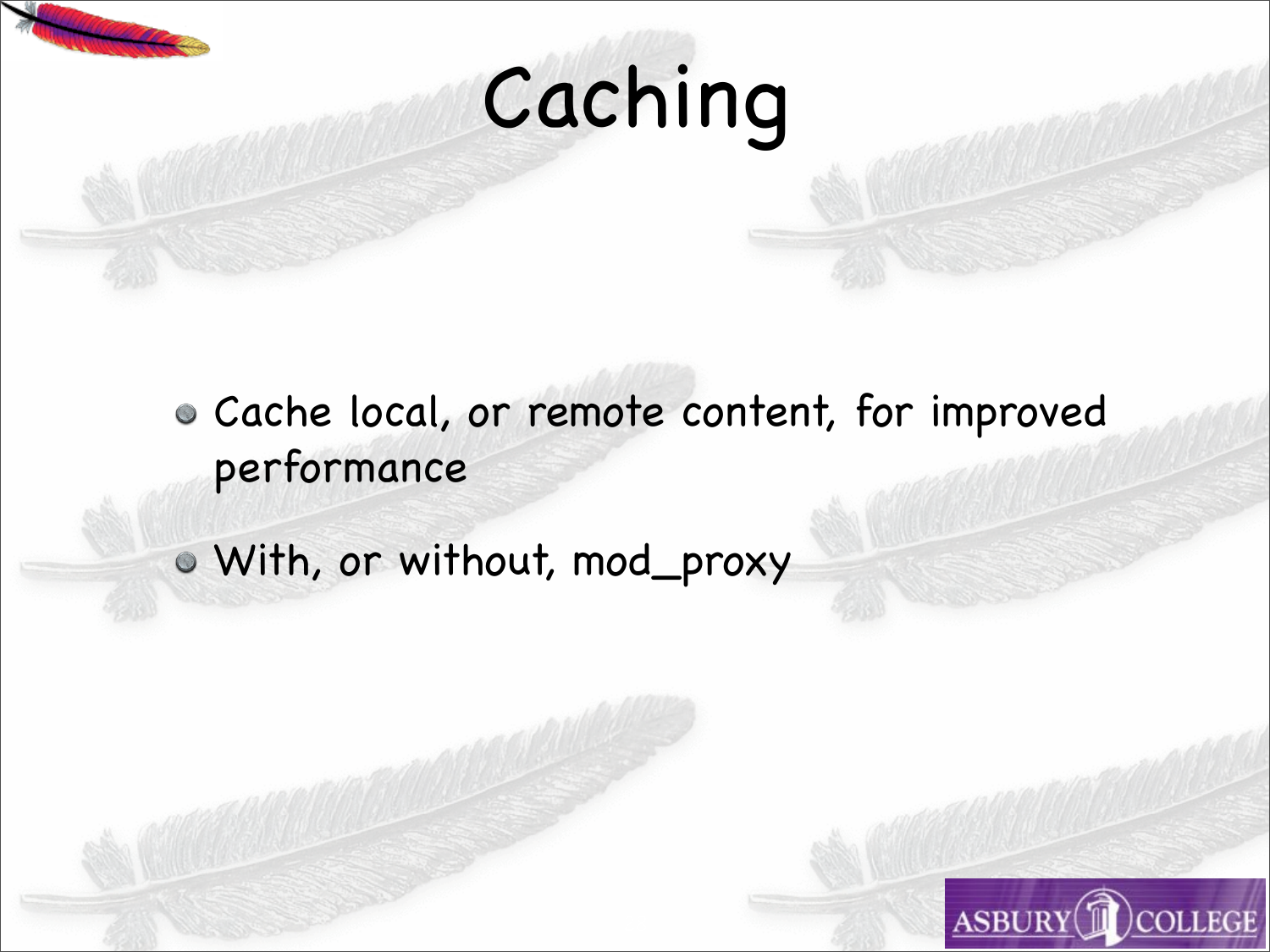

## mod\_dbd

- Adds database connection management
- Ability to do authentication using arbitrary SQL statements
- (2.3-svn) Use SQL statements in RewriteMap declarations

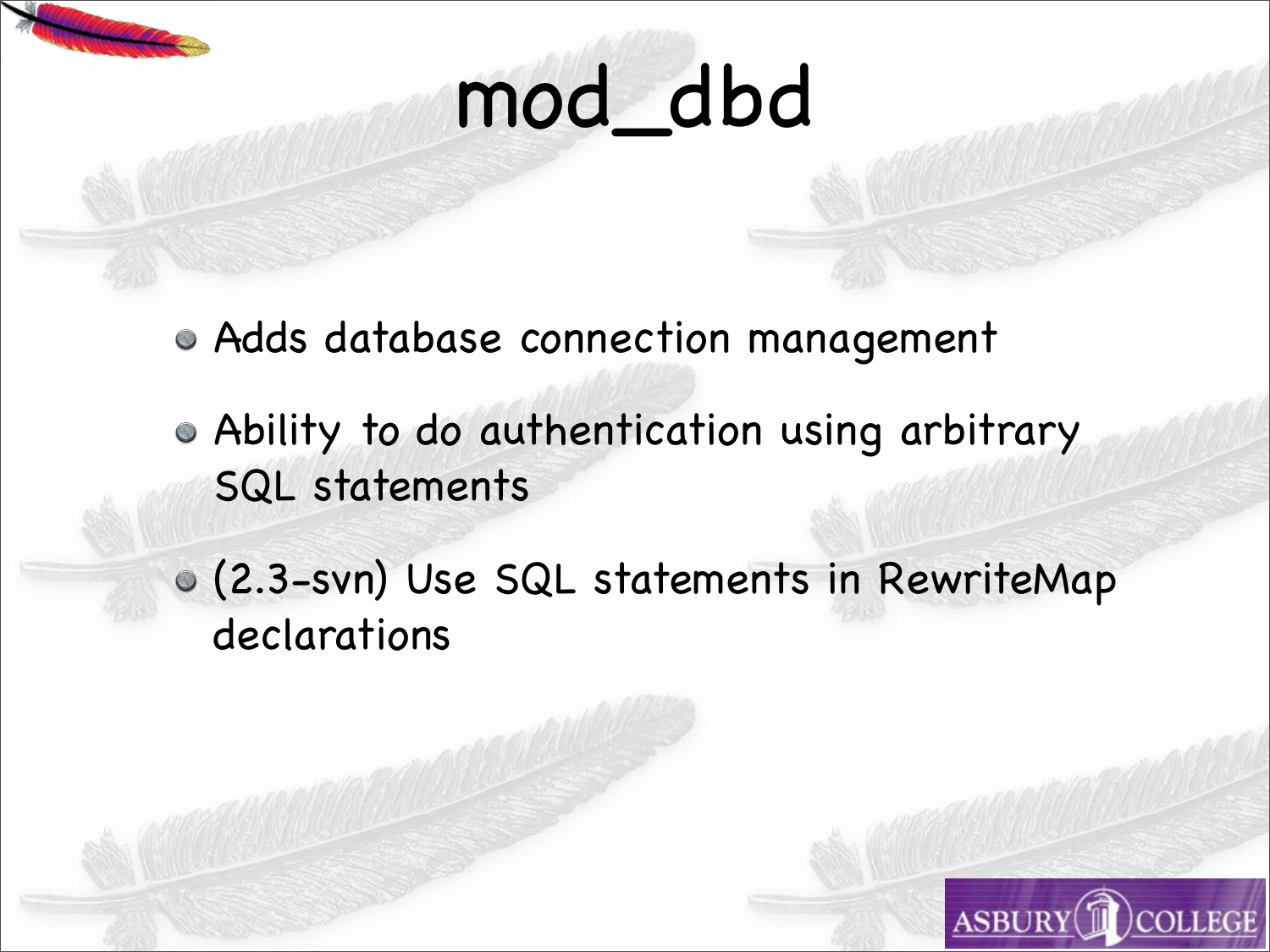

Apache 1.3 can 't handle files larger than 2GB

LFS

Apache 2.0 added Large File Support, with a little effort

Apache 2.2 has LFS by default

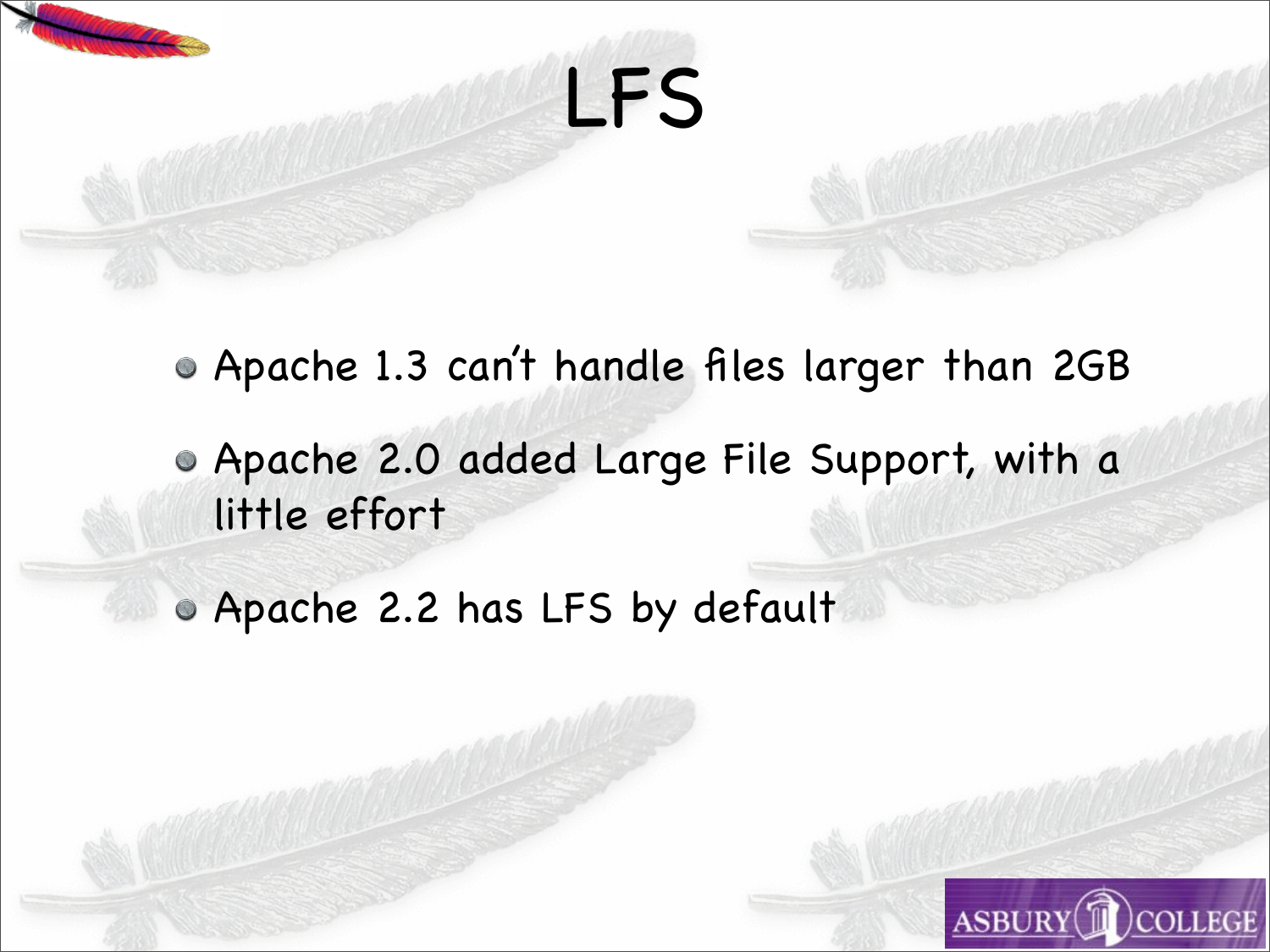

### Protocol modules

mod\_pop3 mod\_smtpd mod\_spamd mod\_echo

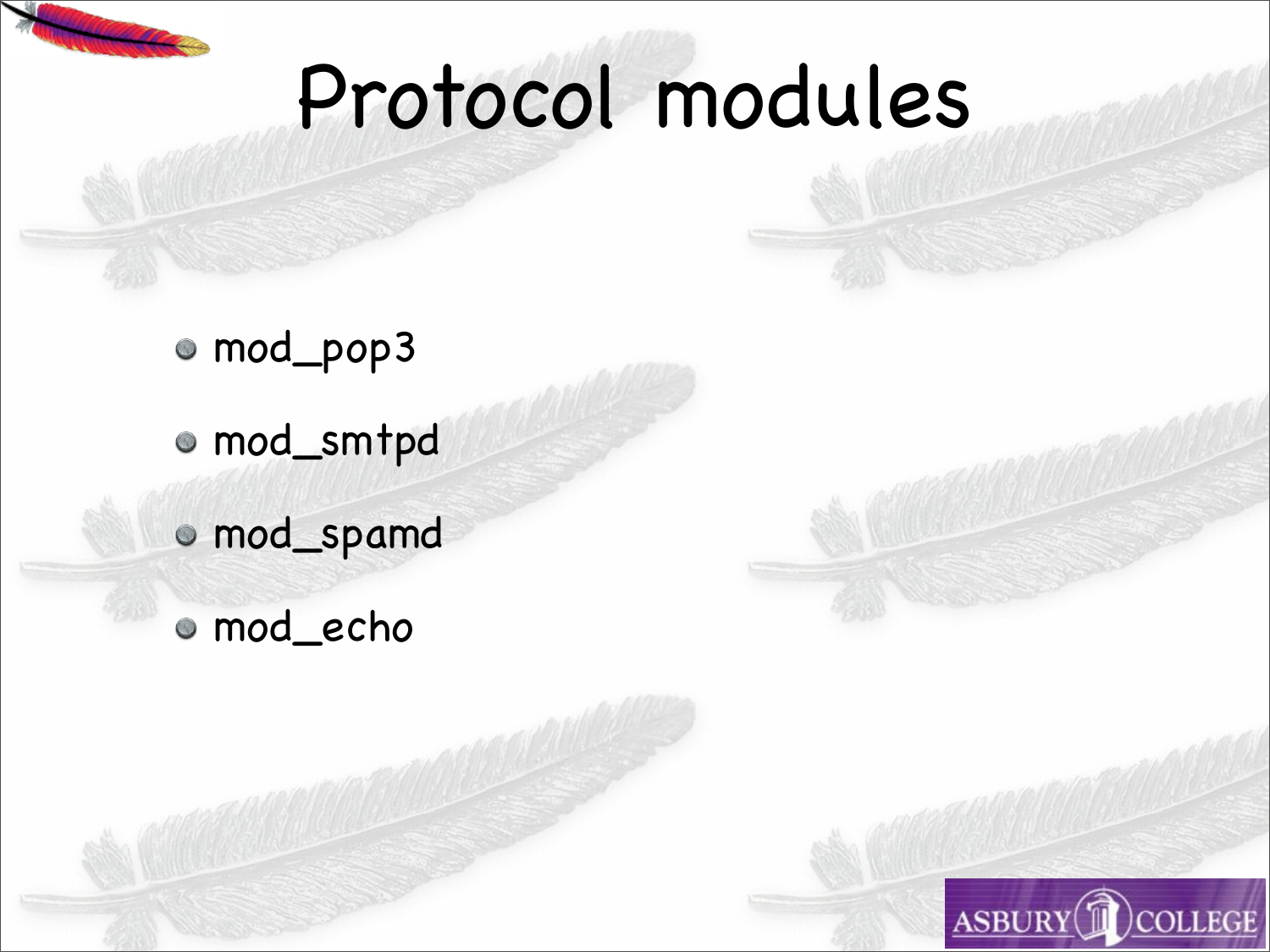

# Why?

- Common configuration language
- Common authentication
- Robust multi-process/thread protocol handling

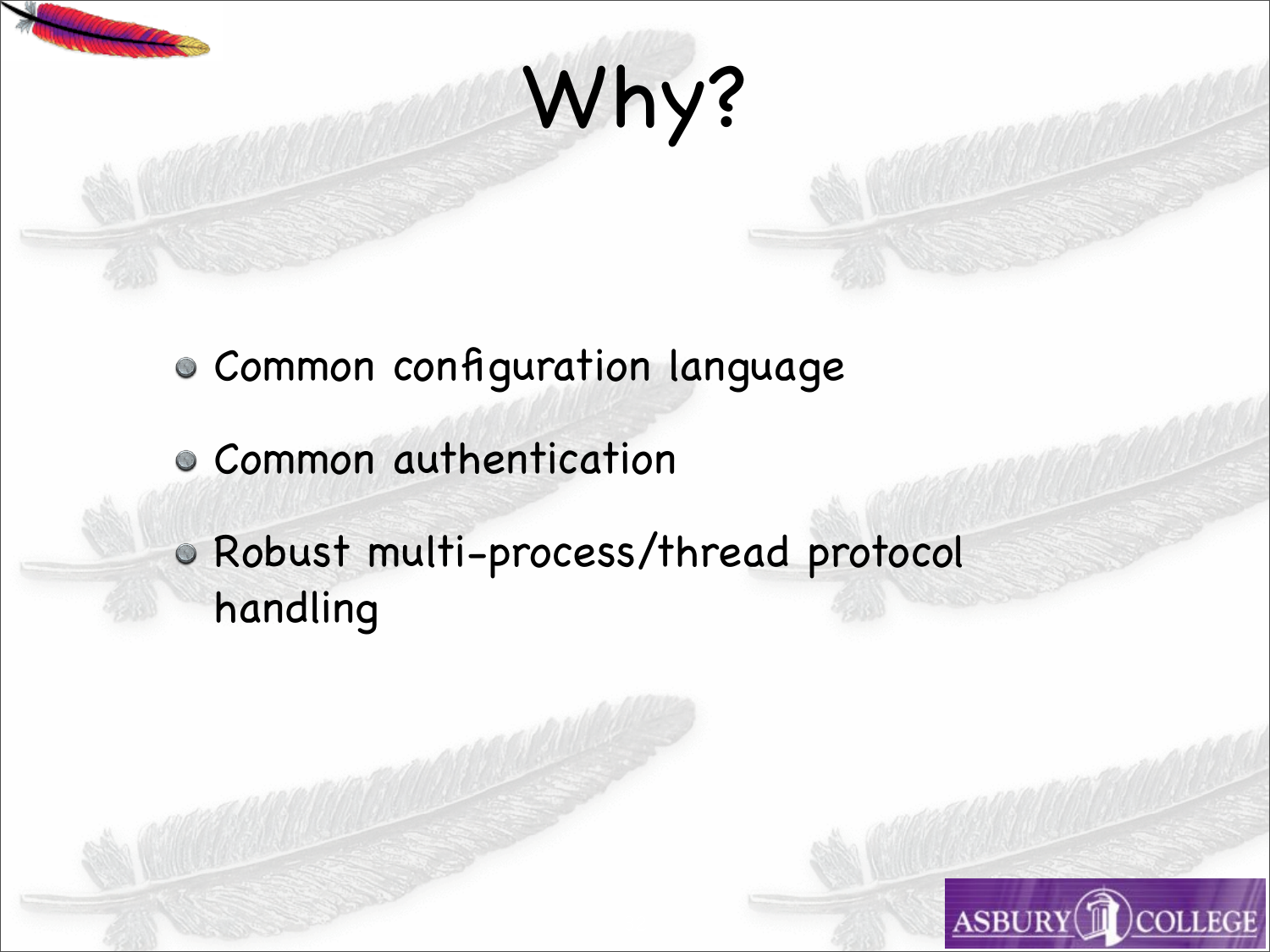# mod\_info

- /server-info?config
- /server-info?<module-name>
- /server-info?hooks
- /server-info?list
- /server-info?server

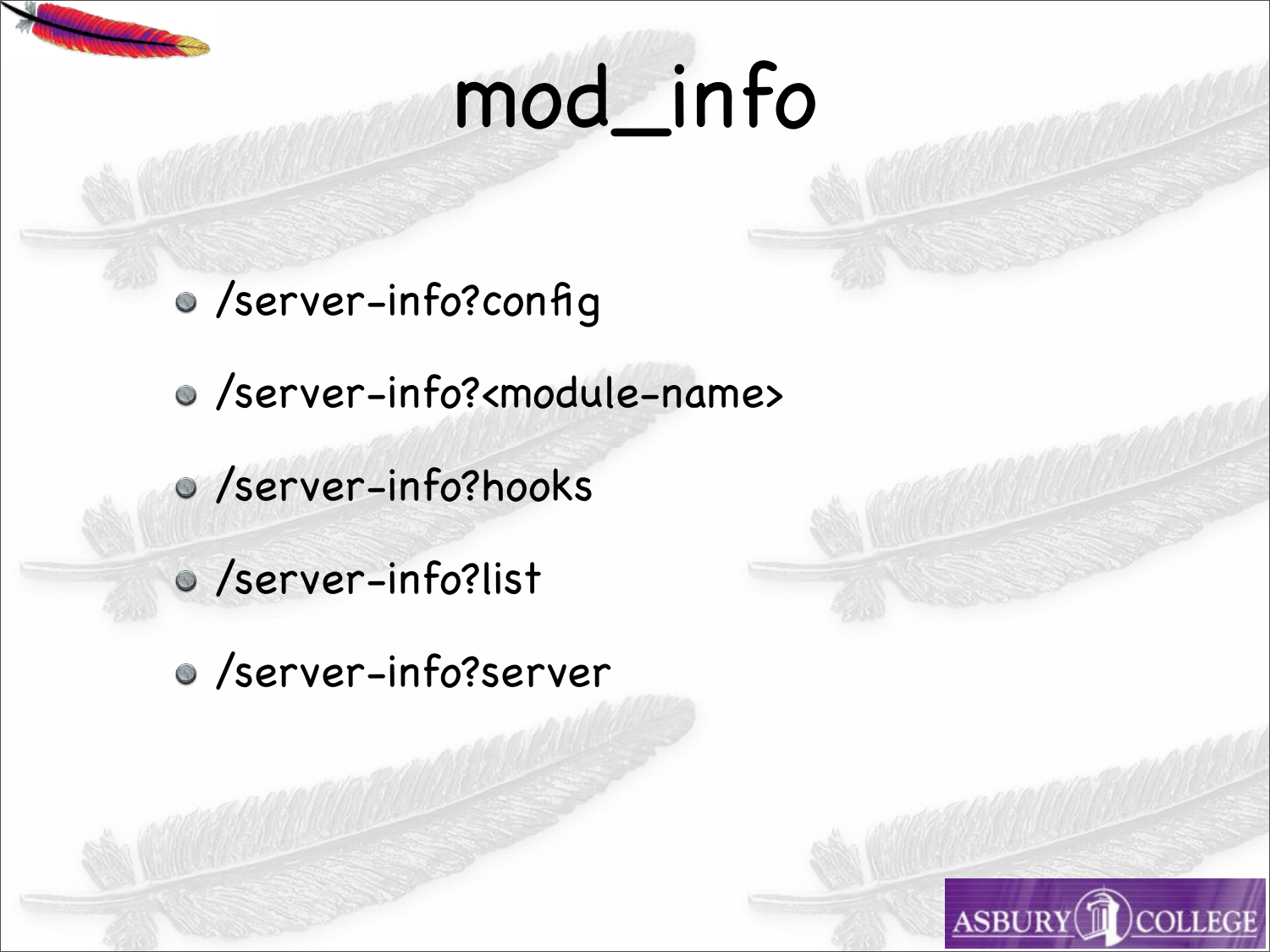

## mod\_dav

#### File transfer over HTTP

#### Come to "Intro to WebDAV" after lunch

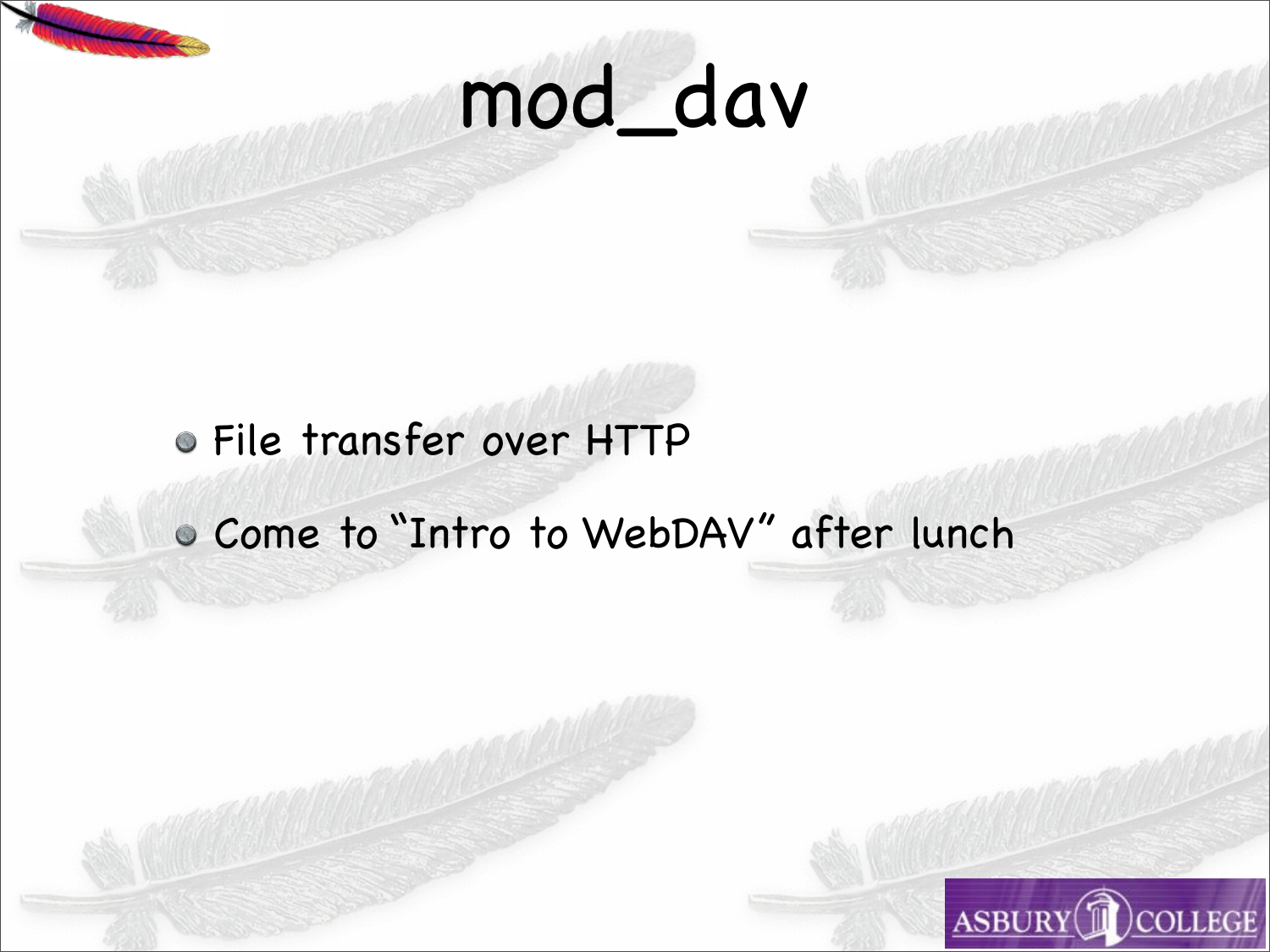## But 1.3 still works fine!

- Yes, inertia has certain benefits
- 1.3 will not have any new features added
- It will be "supported" with bug fixes and security fixes
- Increasingly, the support channels will look at 1.3 as ancient and crufty